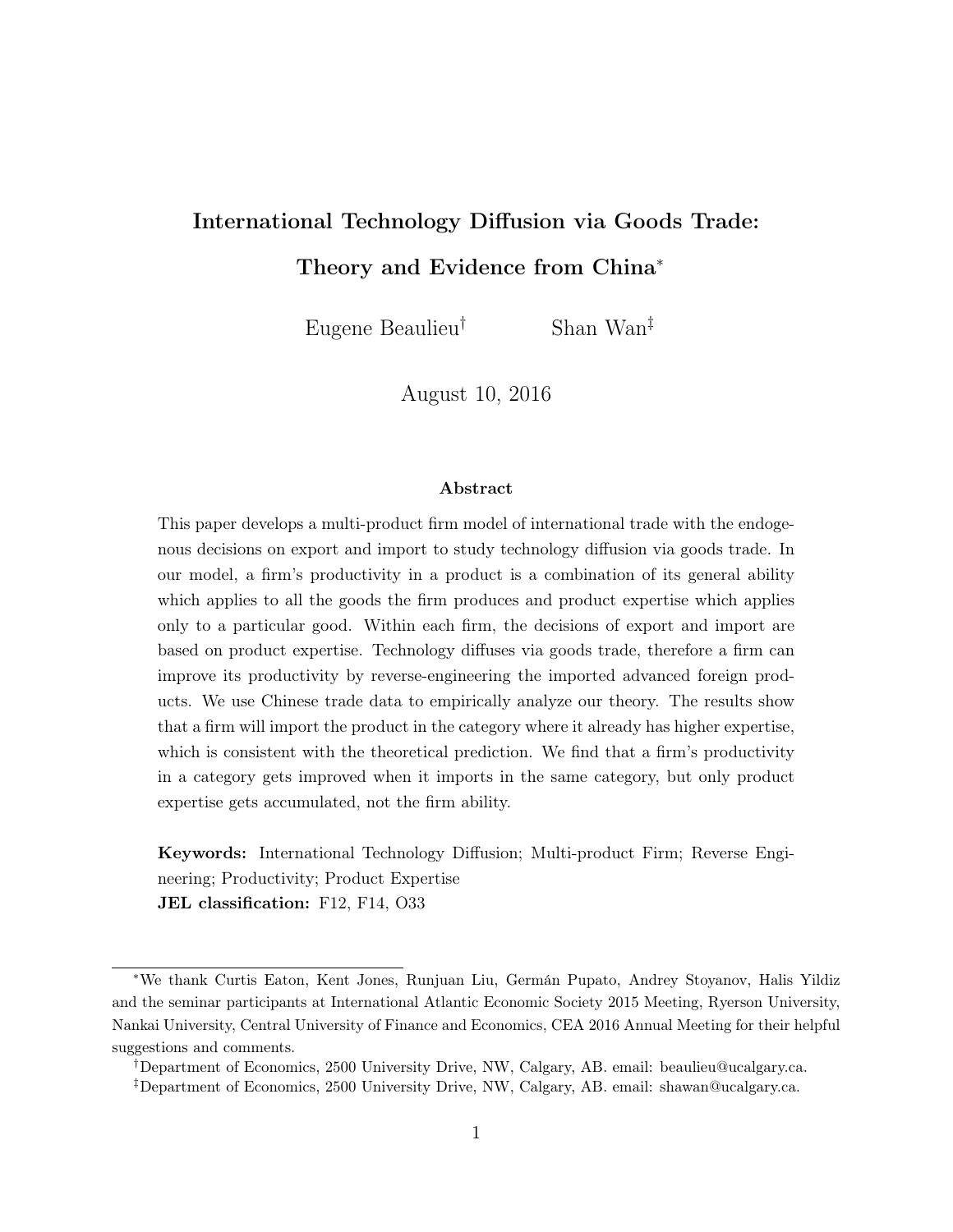## 1 Introduction

Technology plays a crucial role in determining productivity which in turn can explain the variation in economic outcomes across firms and countries. A better understanding of technology diffusion to developing countries via international trade could provide the answer to whether the poor countries can catch up with the rich ones. Empirical evidence on this issue is not conclusive. The effects vary with countries, economic development, and the content of trade. Recently, researchers find that some multi-product firms export and import the products in a narrowly-defined category in transaction-level trade data.  $1$  This phenomenon hints that the technology may diffuse to developing countries via their reverseengineering the imported goods. However, there is few studies analyzing this possibility and its impacts.

This paper develops a multi-product firm model of export and import decisions with heterogeneities at the firm and product level and analyzes the pattern aforementioned and its impacts. A firm can produce multiple products in different categories and its productivity in a product has two components: one is the general ability that applies to all the products the firm produces and the other is the product expertise that applies to a particular product of the firm. Firms have access to different export modes in each category: non-exporter, common exporter, and reverse engineering exporter (r-exporter). Common exporters only export their products but don't import the products in the same category, while r-exporters import and export products in the same category. We call an r-exporter's import in the product category where it export simultaneously as product import, in order to distinguish from input import that the imports are directly used as intermediate inputs in the production. The r-exporters have to pay the fixed costs related to the imports, but they derive productivity growth if they learn from the foreign products by reverse-engineering the imports. Therefore the r-exporters can produce the product in the same category as the imported good at lower marginal costs than if they don't import in the category. The trade-off implies that the firms will self-sort into different export types according to their expertise given their ability. Specifically, a firm will import and export in the product categories of his higher expertise, export in the product categories of his medium expertise and sell in the product categories of his lowest expertise only in the domestic market. Moreover, the model predicts the sorting pattern across firms: the productivity of r-exporters is higher than that of common exporters and

<sup>&</sup>lt;sup>1</sup>For example, Damijan et al. (2013) and Damijan et al. (2014) document that  $70\%$  Slovenia firms engage in exports and imports in the same product category simultaneously. They call this type of trade as pass-on trade (POT), which they argue is a subset of carry-along trade (CAT) found by Bernard et al. (2012).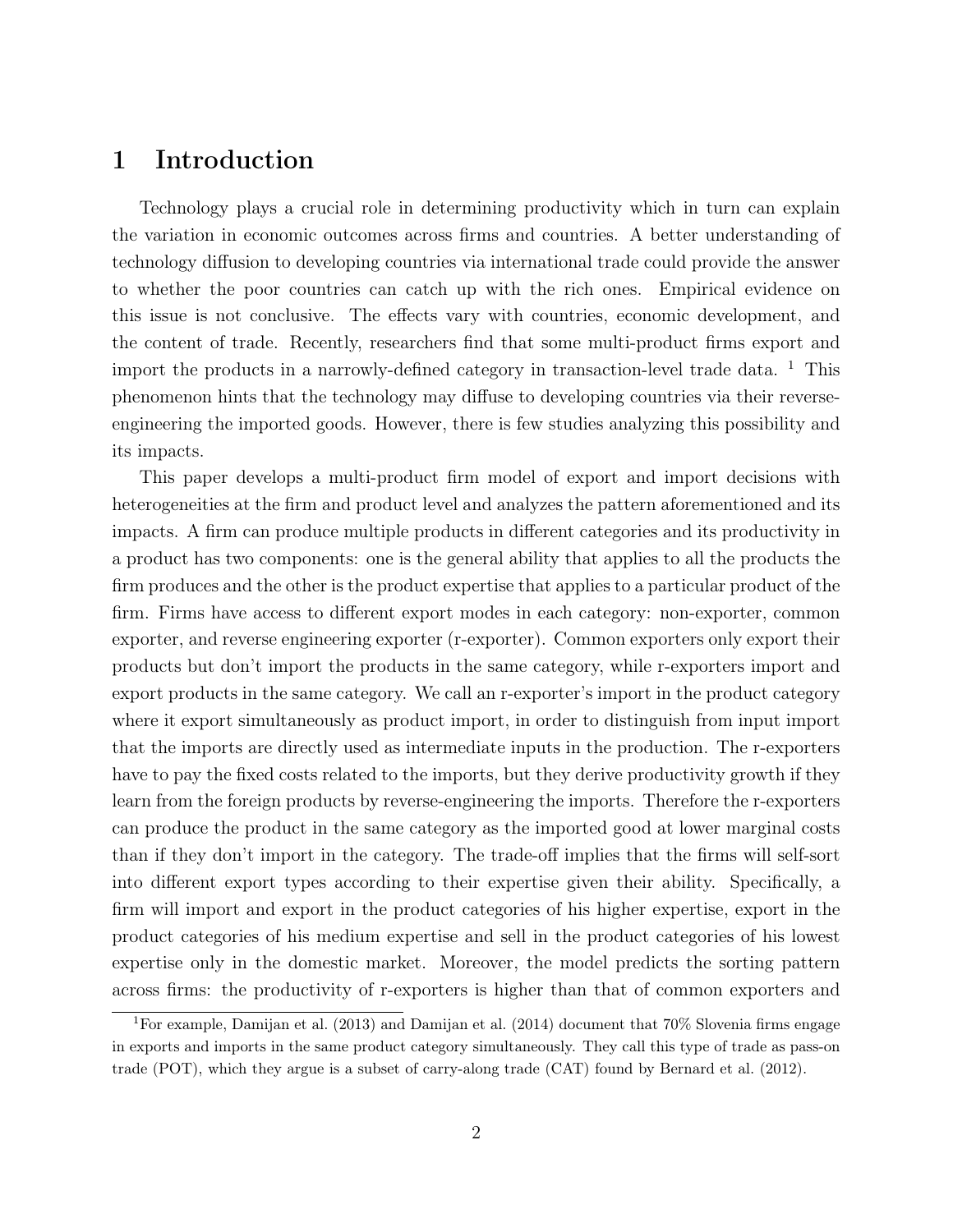the productivity of non-exporters is lowest among all firms.

This paper tests the firm- and product-level predictions of the model using the productlevel trade data collected by China Custom and firm production data collected by National Bureau of Statistics of China during 2000-2006. We distinguish between r-exporters and POT traders who just pass their imports on to exports.<sup>2</sup> We find that, during this period, around 15% of Chinese exporters were r-exporters in the industries where China was less likely to have comparative advantage in international trade. Some firms even imported in the product category where they wrote their best records of export sales. Then our econometric analysis confirms the sorting pattern predicted by the model. More productive firms are more likely to be r-exporters and a firm will import the product of his better expertise with greater probability. In order to learn about whether and how the export performance of r-exporters in a product category improves when a firm imports in the same category simultaneously, this paper examines the correlations between a firm's export performance (export prices and export market coverage) and its product import status. The results demonstrate that the r-exporters export at lower prices in the product category when they import in the same category simultaneously and also deliver their products in that category to more countries. POT traders also sell their products in a category to more countries but at higher prices when they import in the same category simultaneously. The evidence on the export performance could also rise as a result of other factors such as import competition and intermediate input import. China's accession to the WTO in 2001 facilitates these activities. To address these concerns, this paper includes import competition and intermediate input import in our empirical model. The conclusions are robust to these additional controls.

Reverse-engineering is as important an economic activity as innovation. The stories about Chinese firms' reverse-engineering activities kept hitting the headlines these years. For example, mass media reported how BYD, one of China's fastest-growing car makers, developed its car models by dismantling the newest cars built by the leading manufacturers around the world including Benz and Toyota. Meanwhile, these reports admit that BYD has obtained some expertise in car making by merging other car companies, "Wang (CEO of BYD) decided to move into autos in 2002, and the following January his company bought a 77 percent stake in Shaanxi's Qinchuan Auto Co." The reports also point out that "BYD's excellent quality

<sup>&</sup>lt;sup>2</sup>Firm *i* engages in POT in product j in year t if  $m_{ijt} > 0$  or  $m_{ij,t-1} > 0$ ,  $x_{ijt} > 0$ ,  $x_{ij,t-1} = 0$ . x and m stand for export and import respectively. In our paper, we modify this definition and identify POT trader as: firm i is a POT trader in product j in year t if  $m_{ijt} > 0, x_{ijt} > 0, m_{ijs} > 0$ , here s is the period when firm-product pair  $ij$  appears in the dataset for the first time. Firm i is an r-exporter of product j in year t if  $m_{ijt} > 0, x_{ijt} > 0, x_{ij,s < t} > 0, m_{ijs} = 0$ , here s is the period when firm-product pair ij appears in the dataset for the first time.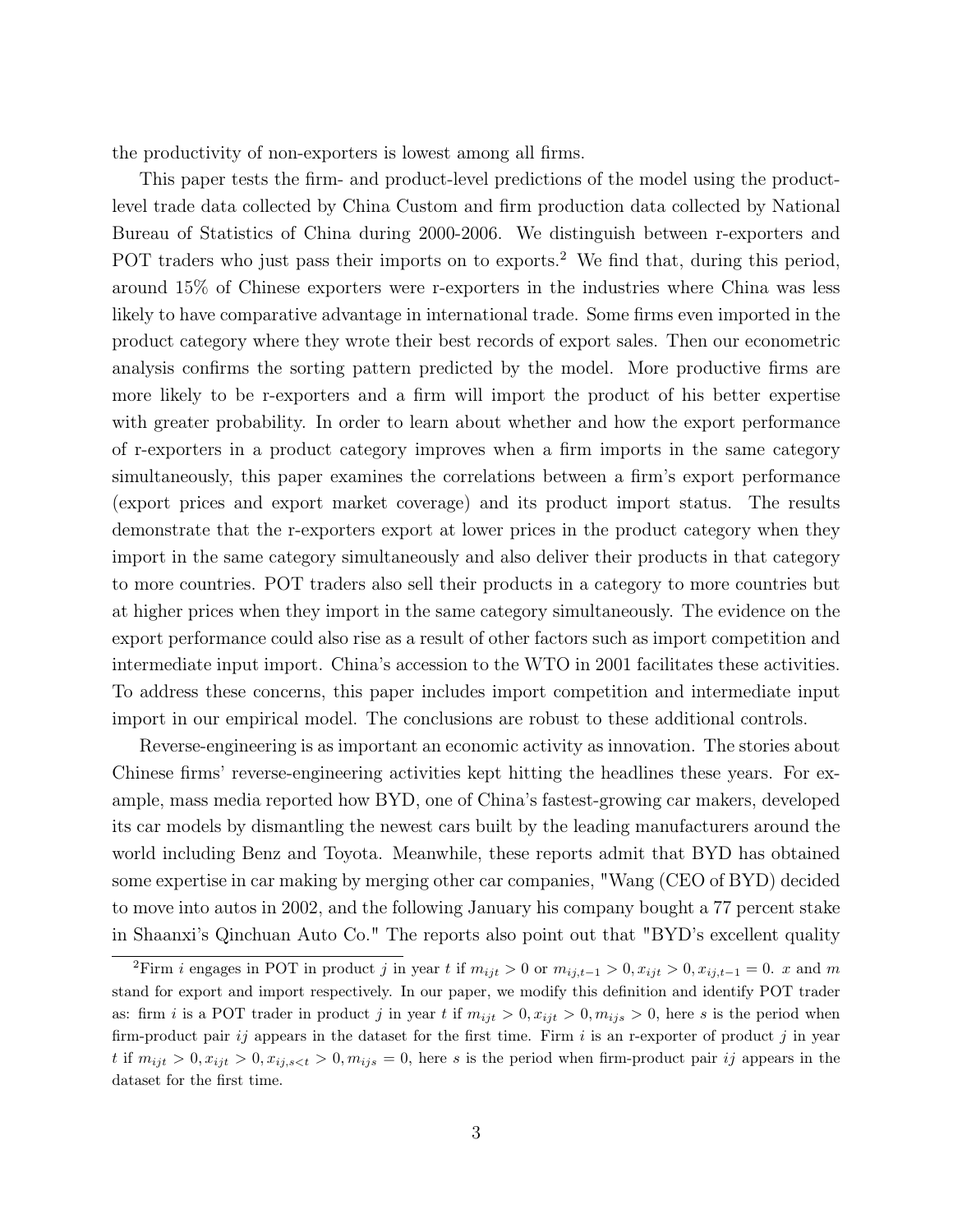imitation cars are tied to the fact that the company has accumulated experience in strict product control from its earlier practices in batteries and the IT sector." <sup>3</sup> There are some controversies over the distortion effects of reverse-engineering on the incentives of potential innovators. However, empirical investigation finds no evidence that tighter intellectual property right protection which reduces the reverse-engineering and imitation increases the R&D spending or innovative output. (Sakakibara and Branstetter 2001; Bessen and Hunt 2004) Theoretical studies further demonstrate the possibilities where reverse-engineering is beneficial for the original inventor and the long-run economic growth. (Mukoyama 2003; Bessen and Maskin 2009; Borota 2012)

Our paper is related to the literature on the international technology diffusion (Henry et al. 2009; Veeramani 2009; Keller and Yeaple 2009; Connolly 2003) and the connection between imports and exports (Kasahara and Lapham 2013; Feng et al. 2012; Fan et al. 2015). Our paper is also related to the work of Damijan et al. (2013) and Damijan et al. (2014) who document firm-product level bilateral trade and call this "Pass-on-Trade" (POT). They also investigate possible explanations for POT and find evidence on the importance of firms' multinational networks and demand complementarities between firms' own and POT products. (Damijan et al. 2013) Moreover, they find that POT has less favorable effects on firms' long-run performance than regular trade. (Damijan et al. 2014)

The main contribution of this paper to the existing literature is to reveal the importance of a firm's product expertise in its decisions of import in the technology-intensive industries in a developing country. Our paper differs from the previous studies in the trade pattern investigated. Damijan et al. (2013) and Damijan et al. (2014) define POT product as the product that a firm imports currently but doesn't export in previous period. In this paper, by checking the history of a firm's exports, we define r-exporter as a firm who simultaneously imports and exports a product that the firm exports previously. Our theory predicts that for a firm who wants to learn from the imported products it will import in the product category where it has higher expertise. This prediction finds strong support in the empirical evidence. We also find that the firm-level productivity of the r-exporters is significantly higher than that of the common exporters. However, we don't find reverse engineering exporting (r-exporting) causes extra productivity growth at firm level. This is consistent with the predictions of our model. Moreover, we find r-exporting does promote the efficiency of r-exporters at product level. In particular, an r-exporter exports the product in a category at lower prices and delivers the product to more markets when it imports in the same category than when it

<sup>3</sup>"How Manufacturing's Mockingbird Sings", by staff reporters Liang Dongmei, Yang Binbin, Fu Yanyan and Wang Duan at caixin.com, Feb 10, 2010.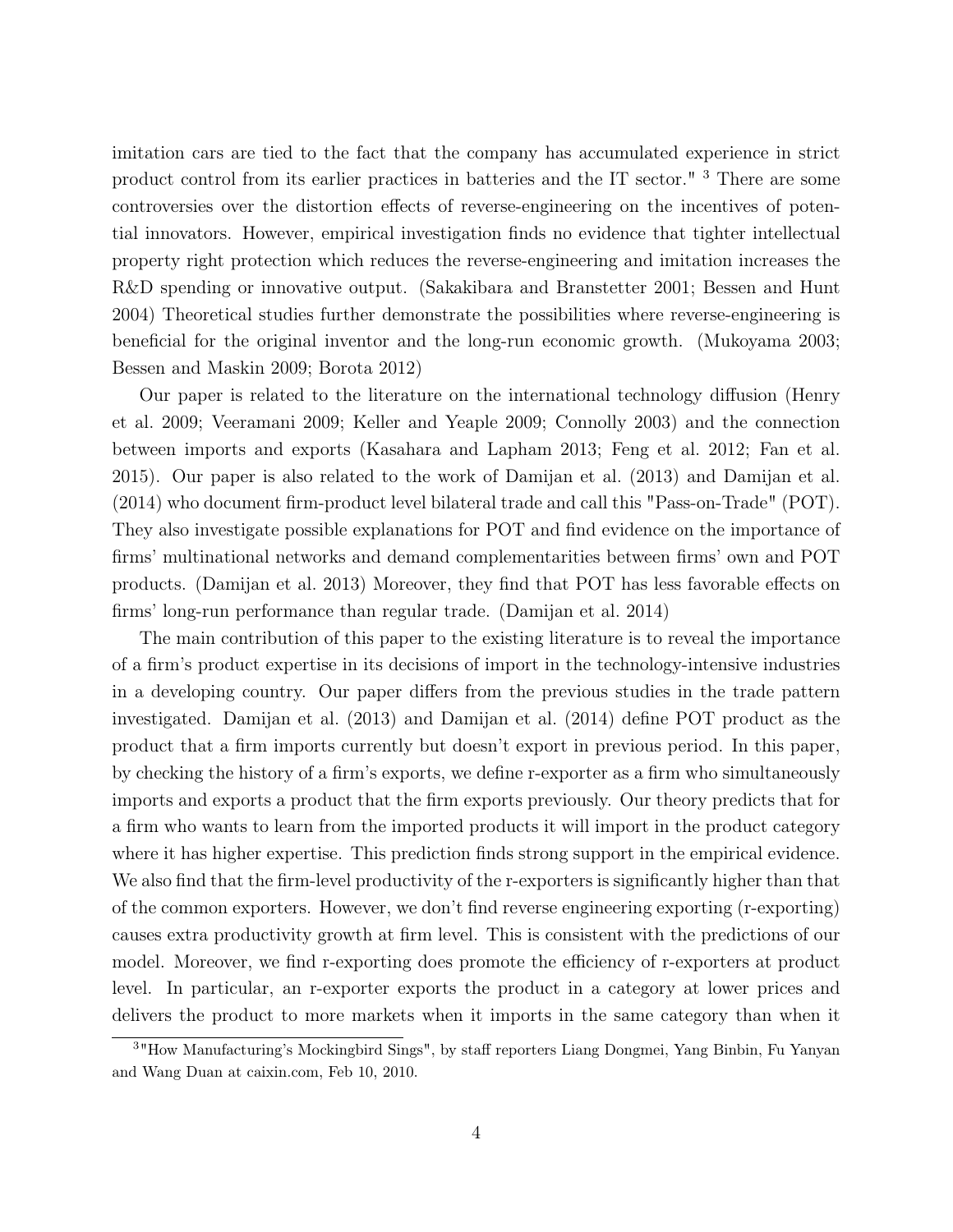doesn't import.

The rest of the paper is organized as follows. Section 2 presents the theoretical model with the testable predictions. Section 3 introduces the data used in the empirical analysis. Section 4 presents the results for firm- and product-level self sorting and Section 5 provides additional evidence on the effects of the product import on the intensive and extensive of export. Section 6 concludes.

## 2 Model

The model is built on the theoretical framework in Bernard et al. (2011), where a standard multi-product firm can export with or without product import. Firms that import products have to pay the sunk costs related to imports but have lower marginal costs by assimilating the technology or knowledge embodied in the imported products.

#### 2.1 Demand

There are N countries in the world. The representative consumer derives his utility from consuming the products in M categories. The utility function takes the form:

$$
U_s = \prod_{j=1}^{M} C_j^{\alpha_j}, \qquad \sum_{j=1}^{M} \alpha_j = 1
$$
 (1)

where the subscript s is the country index.  $C_j$  is the composite goods of category j and it aggregates all the products (varieties) in category  $j$  according to a CES function:

$$
C_j = \left[ \int_0^1 c_{ij}^\rho \, di \right]^{\frac{1}{\rho}} \tag{2}
$$

where  $c_{ij}$  is the variety in category j produced by firm i. Solving the consumer's maximization problem, country  $s$ 's demand for firm i's product in category  $j$  can be derived:

$$
c_{ijs} = \frac{Y_{sj}p_{ijs}^{-\sigma}}{P_{sj}^{1-\sigma}}
$$
\n
$$
\tag{3}
$$

where  $\sigma = \frac{1}{1}$  $\frac{1}{1-\rho} > 1$ ,  $Y_{sj}$  is the country s's expenditure in category j,  $p_{ijs}$  is the price of firm i's the product in category j in country s and  $P_{js} = \left[\int_0^1 p_{ijs}^{1-\sigma} di\right]^{\frac{1}{1-\sigma}}$  is the aggregate price index of category j in country s. Firms take all price indices  $P_{js}$  as given when making separate decisions in different markets.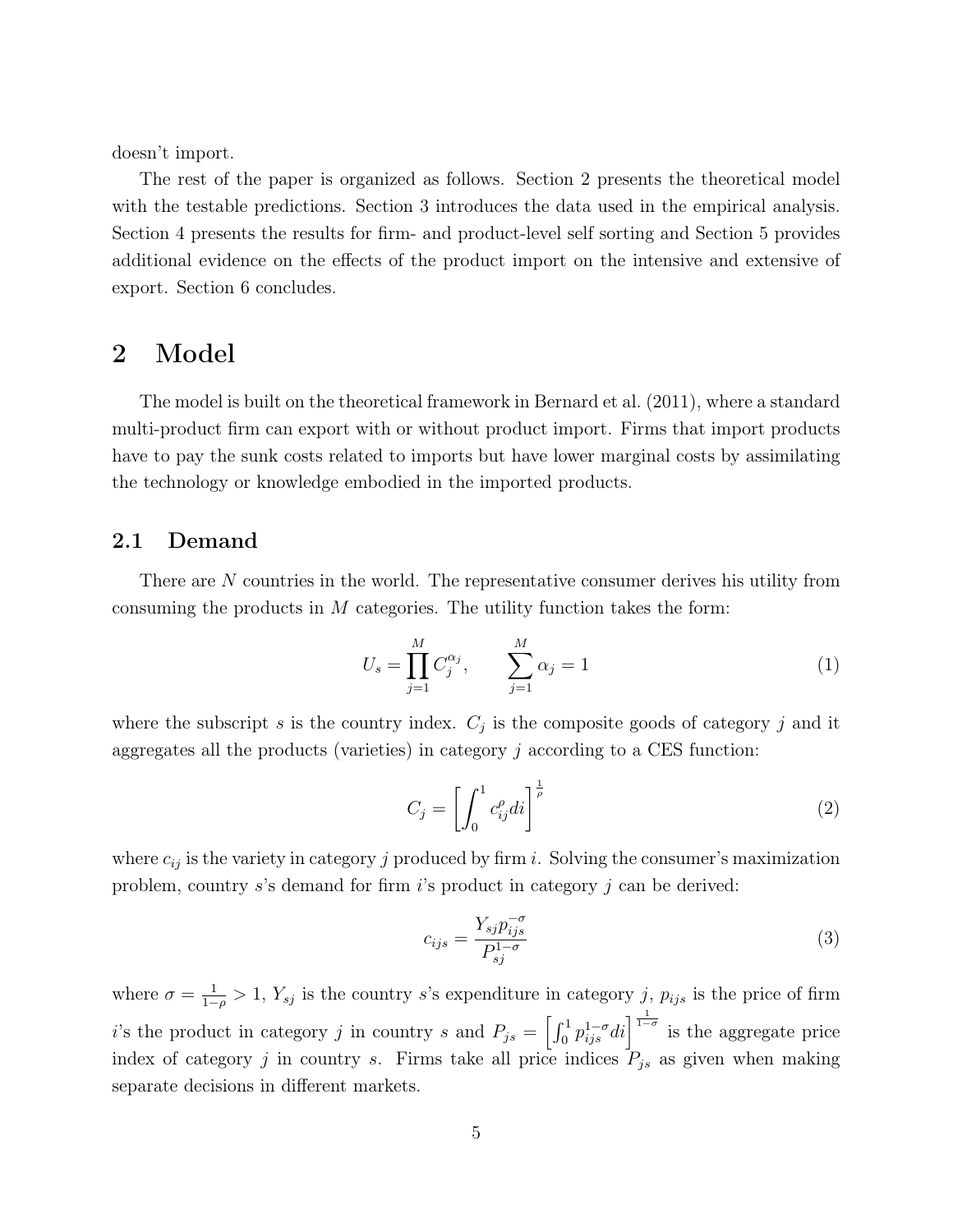### 2.2 Multi-Product Firm and Sorting Pattern

Now we turn to a firm's decisions of export and import and we drop  $i$ , the subscript for firm. Each firm has the potential to produce only one good in category j by combining labor and productivity. A firm's productivity in a product consists of two components: firm-level ability  $\phi > 0$  that applies to all the products produced by the firm and drawn from a distribution  $g(\phi)$ , and product-level expertise  $\lambda_j > 0$  that applies to only a good in a particular category j and drawn from a distribution  $z(\lambda)$ . The distributions of firmability and product-expertise are independent of one another and common to all firms, and the product-expertise distribution is independent and identical across products. A firm's productivity in a product,  $\theta_j = \phi \lambda_j$  depends on both the firm-ability and product-expertise. The marginal costs of production of the product j is  $w/\theta_j$  where w is the wage rate and normalized to 1. A firm makes the decisions on the market entry and product introduction separately and a firm's price for product j doesn't affect the demand for his other products. A firm has to incur the fixed costs  $f_p$  to produce the product j for the domestic market and solves the following maximization problem:

$$
\max_{p_{jh}, c_{jh}} \quad \pi_{jh} = p_{jh}c_{jh} - \frac{c_{jh}}{\theta_{j}} - f_{p}
$$
\n
$$
s.t. \quad c_{jh} = \frac{Y_{hj}p_{jh}^{-\sigma}}{P_{hj}^{1-\sigma}}
$$
\n
$$
(4)
$$

where the subscript  $h$  indicates the domestic market. The optimization problems yields the price for the firm's product in category  $j$  in domestic market:

$$
p_{jh}^{*} = \frac{\sigma}{\sigma - 1} \frac{1}{\phi \lambda_j} \tag{5}
$$

The optimal profits a firm can make in category  $\dot{\gamma}$  in the home country are given by:

$$
\pi_{jh}^{*} = \left(\frac{\sigma}{\sigma - 1} \frac{1}{\phi \lambda_j} \frac{1}{P_{hj}}\right)^{1 - \sigma} \frac{Y_{hj}}{\sigma} - f_p \tag{6}
$$

By setting  $\pi_{jh}^*$  equal to zero, the cutoff expertise for which domestic production is profitable can be derived as  $\lambda_h(\phi)$ . Only the products where a firm's product expertise is greater than  $\lambda_h(\phi)$  will be produced for the domestic market if the firm's general ability is  $\phi$ .

A firm selling to foreign markets has the option of learning from the imported foreign product. A firm can import a foreign variety in a product category, reverse-engineer it and produce its own variety in the same product category with the technology it learns from the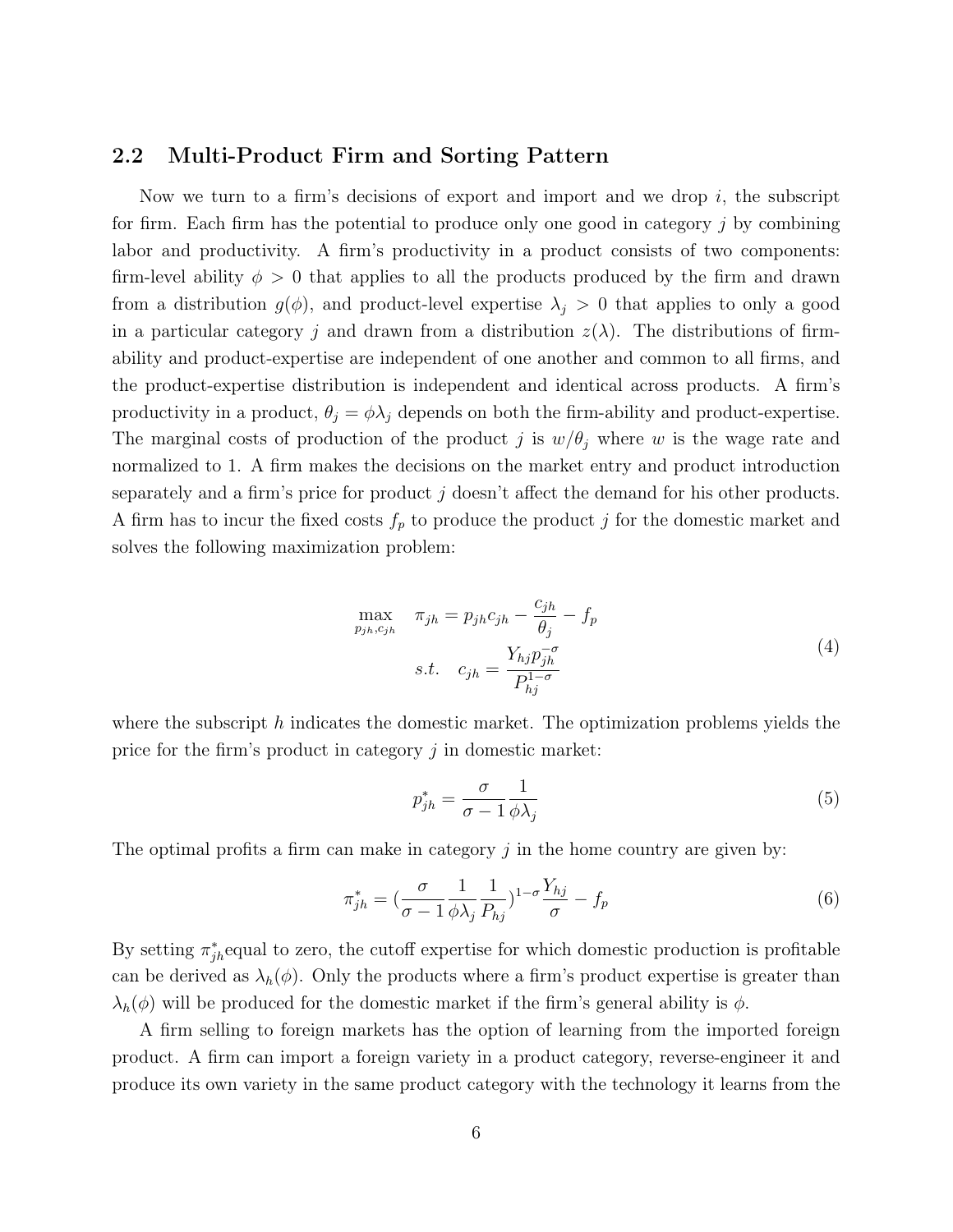imported variety. We call this type of import as product import, in order to distinguish from input import where the imports are directly used as intermediate inputs in the production. The optimal export mode is determined by solving the problem:

$$
\max_{I\{Import\}} \qquad \qquad I\{Import\} \pi_{jd}^r + (1 - I\{Import\}) \pi_{jd}^e \tag{7}
$$

where  $1\{Import\}$  takes one if the firm chooses to export with learning from the imported foreign variety (r-export) and zero if the firm chooses to export without learning by importing (common export);  $\pi_{jd}^r$  and  $\pi_{jd}^e$  are the profits for firm i to export its variety in category j to foreign country  $d$  in the two modes and, respectively, given by:

$$
\max_{p_{jd}^r, c_{jd}} \pi_{jd}^r = p_{jd}^r c_{jd} - \frac{\tau c_{jd}}{\gamma \theta_j} - f_r
$$
\n
$$
s.t. \quad c_{jd} = \frac{Y_{dj}(p_{jd}^r)^{-\sigma}}{P_{dj}^{1-\sigma}}
$$
\n
$$
\max_{p_{jd}^e, c_{jd}} \pi_{jd}^e = p_{jd}^e c_{jd} - \frac{\tau c_{jd}}{\theta_j} - f_e
$$
\n
$$
s.t. \quad c_{jd} = \frac{Y_{dj}(p_{jd}^e)^{-\sigma}}{P_{dj}^{1-\sigma}}
$$
\n(9)

where the superscripts e and r denote r-export and common export respectively;  $f_r$  and  $f_e$ are the sunk costs of two different export modes. The firm can assimilate the technology or knowledge embodied in the imported goods in category  $j$  and raise its productivity in producing goods in the same category to  $\gamma \theta_j$  where  $\gamma > 1$ . Importing the product requires extra sunk costs, therefore the sunk costs related to r-export are higher than the those related to common export, i.e.  $f_r > f_e$ . Both types of export are subject to the iceberg costs:  $\tau > 1$ units of products must be delivered for one unit of product arriving in the destination. We call the firm an r-exporter in category  $j$  if it r-exports products in category  $j$  and the firm a common exporter in category  $j$  if it only exports but doesn't import products in category j. The optimal prices for the firm's product in category j in foreign market d are given by :

$$
p_{jd}^* = \begin{cases} p_{jd}^{r*} = \frac{\sigma}{\sigma - 1} \frac{\tau}{\gamma \phi \lambda_j}, & \text{if choosing r-export;}\\ p_{jd}^{e*} = \frac{\sigma}{\sigma - 1} \frac{\tau}{\phi \lambda_j}, & \text{if choosing common export.} \end{cases}
$$
(10)

Because  $\gamma > 1$ ,  $p_{jh}^{r*} < p_{jh}^{e*}$ , i.e. a firm will sell in the foreign markets at lower prices if it imports and learns from foreign variety than if it doesn't.

Within each firm, the ability  $\phi$  is fixed. The profits the firm can make in category j in foreign market d are given:

$$
\pi_{jd}^* = \begin{cases}\n\pi_{jd}^{e*} = \left(\frac{\sigma}{\sigma-1} \frac{\tau}{\phi \lambda_j} \frac{1}{P_d}\right)^{1-\sigma} \frac{Y_{dj}}{\sigma} - f_e, & \text{if choosing common export;} \\
\pi_{jd}^{r*} = \left(\frac{\sigma}{\sigma-1} \frac{\tau}{\gamma \phi \lambda_j} \frac{1}{P_d}\right)^{1-\sigma} \frac{Y_{dj}}{\sigma} - f_r, & \text{if choosing r-export.}\n\end{cases}
$$
\n(11)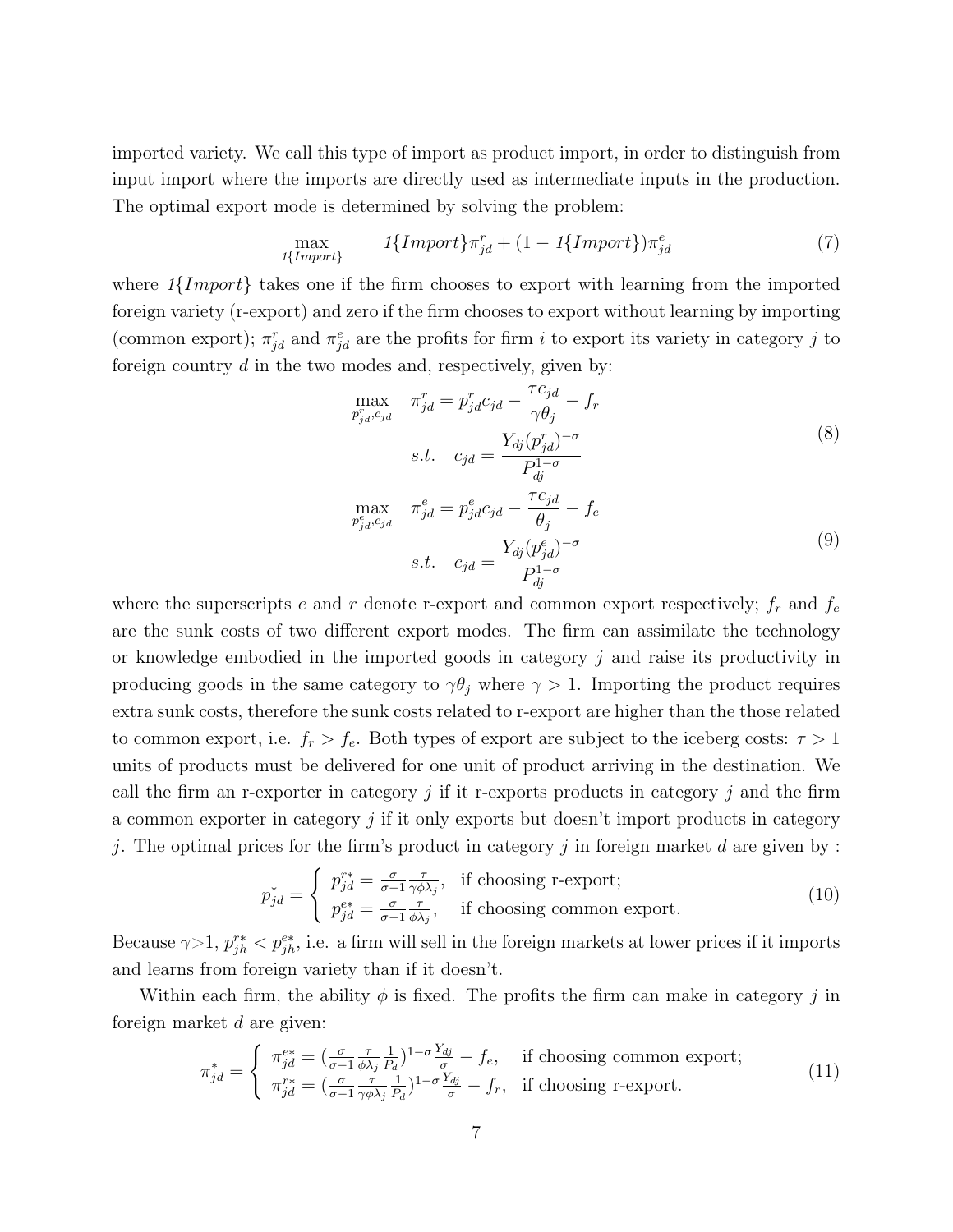Figure 1: Profit Curves and Product Sorting in Foreign Market



By setting  $\pi_{jd}^{e*}$  equal to zero, the cutoff expertise for which common export is profitable can be derived as  $\lambda_e(\phi)$ . Furthermore, by setting  $\pi_{jd}^{e*}$  equal to  $\pi_{jd}^{r*}$ , the cutoff expertise for which the firm with the ability  $\phi$  can make more profits by importing product can be derived as  $\hat{\lambda}_r(\phi)$ .  $\hat{\lambda}_r(\phi)$  could be smaller than  $\lambda_e(\phi)$ . Here we assume that  $f_r$  is sufficiently greater than  $f_e$  such that  $\hat{\lambda}_r(\phi) > \lambda_e(\phi)$ . We also assume that  $f_e$  is sufficiently greater than  $f_h$  such that  $\lambda_e(\phi) > \lambda_h(\phi)$ . A firm will choose to be an r-exporter if  $\pi_{jd}^{r*} \geq \pi_{jd}^{e*}$  and to be a common exporter if  $\pi_{jd}^{e*} > \pi_{jd}^{r*}$ . Figure 1 illustrates the product sorting pattern in foreign market. A firm will be a common exporter in its products of the expertise between  $\lambda_e$  and  $\hat{\lambda}_r$ . The firm will be an r-exporter in its products of the expertise above  $\hat{\lambda}_r$ . Some products (of expertise between  $\lambda_h(\phi)$  and  $\lambda_e(\phi)$  are sold only in the domestic market. Proposition 1 summarizes the product sorting pattern.

**Proposition 1.** (Product Sorting Within Firm) Within the firm, a firm will sell the variety in the product category where its expertise is lower only in the domestic market; sell the variety in the product variety where it has medium expertise in the domestic and foreign markets; and import the foreign variety in the product category where its expertise is higher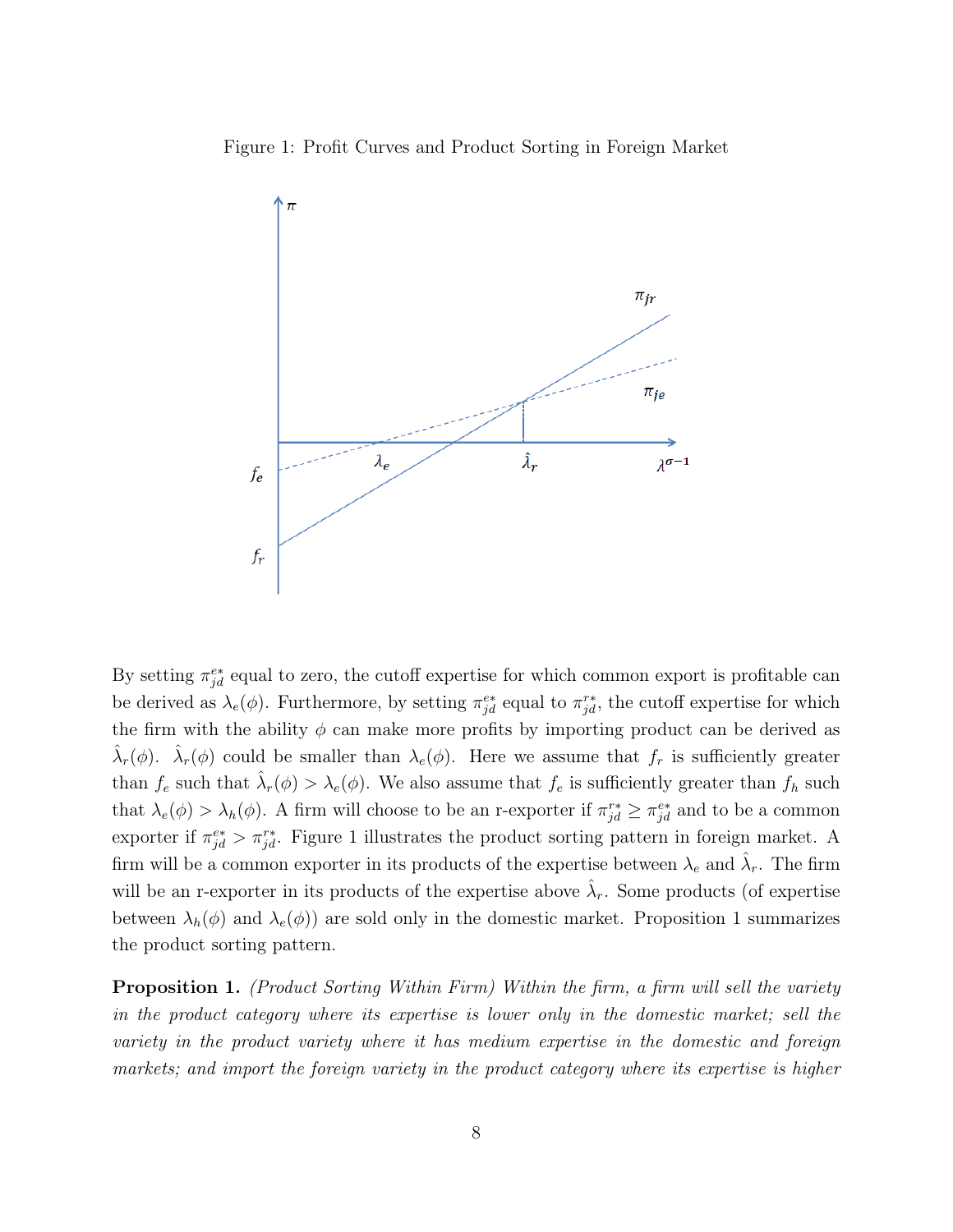and sell its own variety in the same product category in both the domestic and export markets.

We assume that reverse-engineering foreign variety accumulates a firm's product expertise and has no impacts on its ability, the expected productivities of non-traders, common exporters and import-exporters can be derived following the procedure in Bernard et al. (2011):

$$
\tilde{\theta}(\phi) = \frac{\phi^{\sigma-1}}{Z(\lambda_e(\phi)) - Z(\lambda_h(\phi))} \int_{\lambda_h(\phi)}^{\lambda_e(\phi)} \lambda^{\sigma-1} z(\lambda) d\lambda
$$
\n
$$
\tilde{\theta}_e(\phi) = \frac{\phi^{\sigma-1}}{Z(\hat{\lambda}_r(\phi)) - Z(\lambda_h(\phi))} \int_{\lambda_h(\phi)}^{\hat{\lambda}_r(\phi)} \lambda^{\sigma-1} z(\lambda) d\lambda
$$
\n
$$
\tilde{\theta}_r(\phi) = \frac{\phi^{\sigma-1}}{1 - Z(\lambda_h(\phi))} \left[ \int_{\lambda_h(\phi)}^{\hat{\lambda}_r(\phi)} \lambda^{\sigma-1} z(\lambda) d\lambda + \int_{\hat{\lambda}_r(\phi)}^{\infty} (\gamma \lambda)^{\sigma-1} z(\lambda) d\lambda \right]
$$
\n(12)

If we assume that learning-from-importing raises a firm's ability instead<sup>4</sup>, the aggregate productivity for an r-exporter is:

$$
\tilde{\theta_r}(\phi) = \frac{(\gamma \phi)^{\sigma - 1}}{1 - Z(\lambda_h(\phi))} \int_{\lambda_h(\phi)}^{\infty} \lambda^{\sigma - 1} z(\lambda) d\lambda \tag{13}
$$

In either case, we can obtain that  $\tilde{\theta}_r > \tilde{\theta}_e > \tilde{\theta}$ . The traders have higher productivity mainly because they have better draw of expertise. Besides, the r-exporters derive productivity growth from importing the product. Proposition 2 summarizes the productivity sorting pattern.

Proposition 2. (Productivity Sorting Across Firms) The productivity of r-exporters is higher than that of common exporters. The productivity of non-traders is lowest among all the firms.

Propositions 1 and 2 are tested using the data from China in the following sections.

## 3 Data

The current paper utilizes two data sources. One is the transaction-level data collected by General Administration of Customs of P.R.C. from 2000 to 2006. Each of the records in the data contains the information about the firm's identification, the trade flow, the transaction type, the HS code, the trade quantity, the trade value and the trade partner country. We define product category with the 8-digit HS code reported in the dataset. The first 6 digits

<sup>&</sup>lt;sup>4</sup>This assumption is rejected by the empirical result where we don't find such spillover effects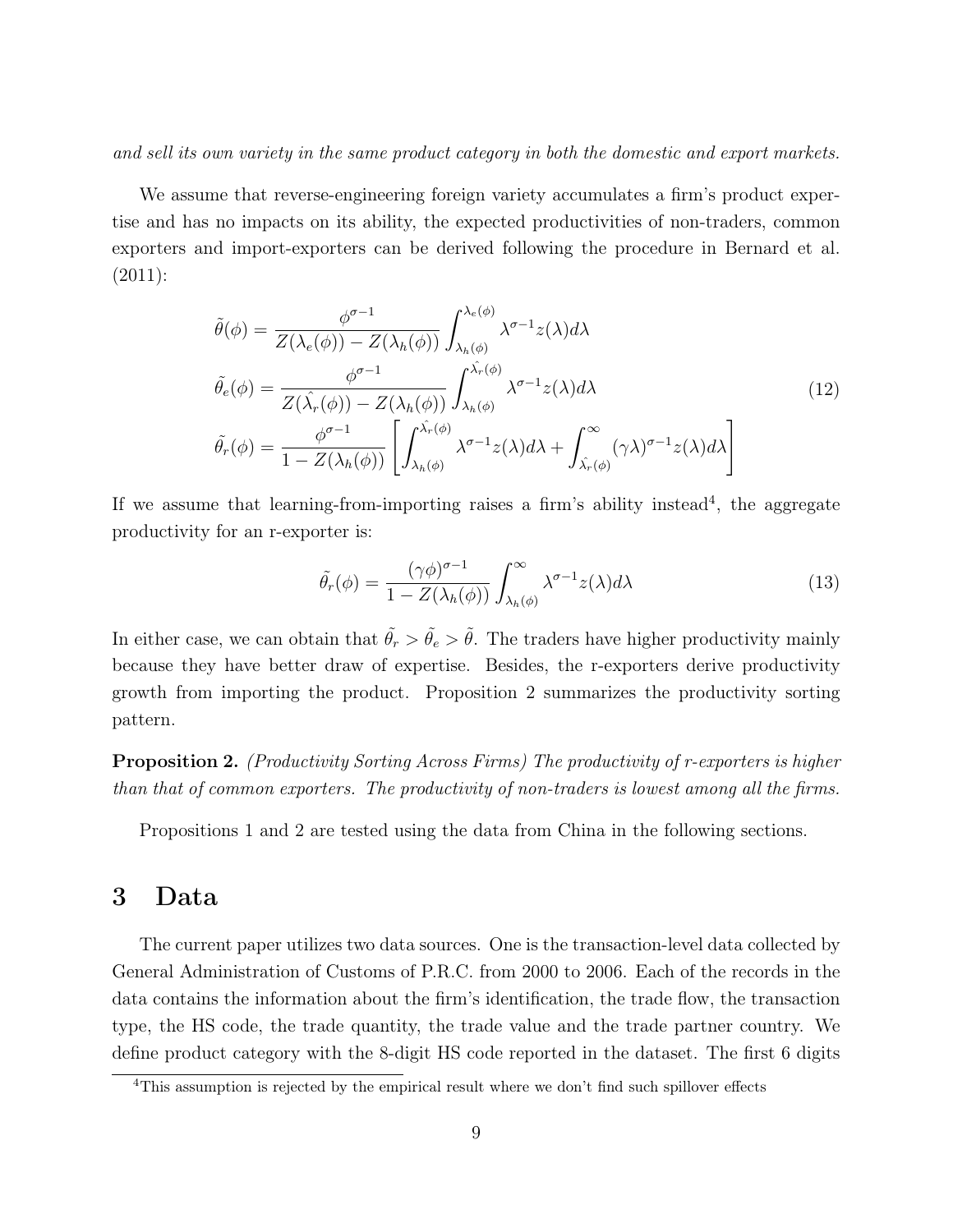of HS code are provided by World Customs Organization and are the same across countries. The last two digits of HS code are left for each country's adjustment. Classification of goods at 8-digit HS code level is very detailed. For example, the 8-digit HS code 85299042 represents "non special purpose image taking module", which is described with details: "non special purpose image taking module has optical lens, CMOS/CCD image sensor and primary signal processing circuit (for example,  $A/D$  converter), but doesn't have digital signal processing circuit".

The transaction type relates to the regulation of the trade. Only the transactions of "Ordinary Trade" type are included in our analysis and we exclude processing trade. The imported product will not be categorized by "Ordinary Trade" if they are returned items. The import of the samples by the firms who produce according to the buyer's samples will not be categorized as "Ordinary Trade", either. By further checking the history of a firm's exports, we can confirm that the r-exporters are not conducting pass-on trade<sup>5</sup> (Damijan et al. (2013), Damijan et al. (2014)), in other words, we focus on the pattern that a firm simultaneously imports and exports in the same product category where it only exports previously.<sup>6</sup> With these restrictions, the firms in the sample import a foreign variety in a product category and export its own variety in the same product category.

The other data we employ is the firm-level survey data collected by China Statistic Bureau during the same period. The survey covers all the state-owned manufacture firms and the non-state-owned manufacture firms with annual sales above 5 million Chinese dollars (about 0.8 million U.S. dollars). The survey records the firm's identification information, capital, employees, total sales, total wages and other production data that are extracted from balance sheets and financial statement. The two data set are matched by firm's identification information, including firm name, firm address, phone number, post code and the contact person.

In the construction of the sample, we first pick up the firms with 2-digit Chinese Industry Code 34-41. These industries covers the electrical instruments, mechanical equipments, vehicles, and communication equipments. These industries are of high-technology and capitalintensive and China doesn't have comparative advantage in these industries. The distance of Chinese firm's technology in these industries to the world frontier is greater, thus the technology diffusion may be more significant in these industries. Then we match the firms year

<sup>5</sup>Pass-on trade(POT) refers to trade pattern that firms simultaneously export and import the same products which they import previously.

<sup>&</sup>lt;sup>6</sup>More precisely, firm i engage in the trade of interest in product j if  $x_{ijt} > 0$ ,  $m_{ijt} > 0$ , and  $m_{ijs} = 0$ , here s is the period that firm-product pair ij appears for the first time in the custom data.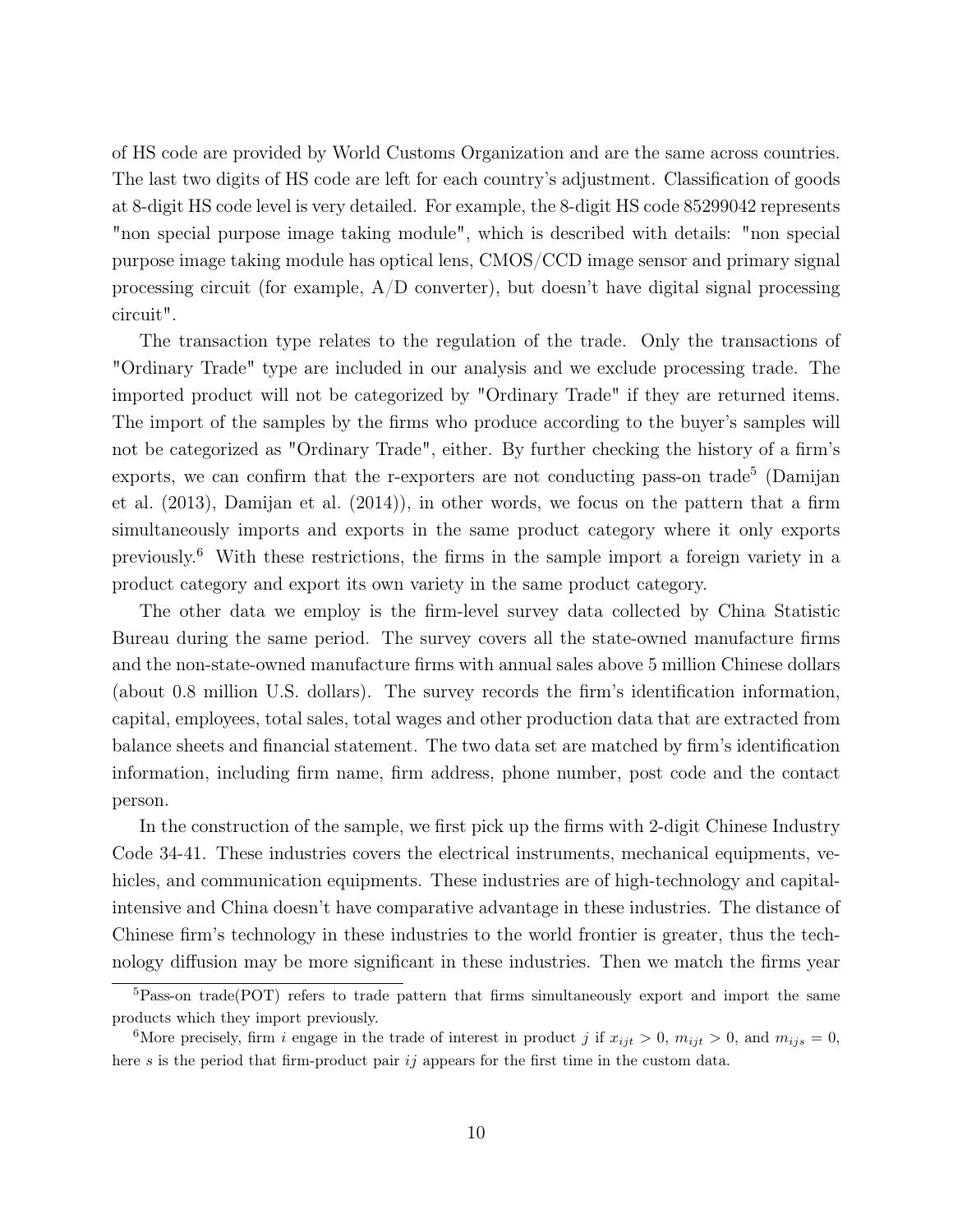by year using the identification information and build a balanced panel sample containing 7085 firms in each year from 2000 to 2006. We identify the trade status of the sampled firms according to their export and import value in the custom data. We consider only the export and import in the industries with the 2-digit code from 85 to 90 which correspond to the electrical instruments, mechanical equipments, vehicles, and communication equipments.<sup>7</sup>

We are interested in the firms who import in the category where they themselves can produce and export a vareity. However, we don't have the data on the production data on firm-product level. Therefore we use the export and import data to look for the firms of interest. Simply defining the firms who import and export in the same category in the same period as r-exporters doesn't work out because a firm may be a POT trader who passes its imports on to exports according to Damijan et al. (2013) and Damijan et al. (2014). Hence, by examining a firm's historical status of export and import in the data, we define POT trader and r-exporter as follows:

$$
POT\ Trade_{ijt} = 1 \quad if \quad x_{ijt} > 0, m_{ijt} > 0, m_{ijs} > 0
$$
\n
$$
R \n-E \nzporter_{ijt} = 1 \quad if \quad x_{ijt} > 0, m_{ijt} > 0, m_{ijs} = 0
$$
\n
$$
(14)
$$

where s is the period when firm-product pair  $ij$  appears in the dataset for the first time<sup>8</sup>. Examples of POT traders and r-exporters are given in the top and bottom panels in Table 1 respectively. Before 2006 when the firm identified by Panel Id in the top panel exported in 8-digit HS category 85115090 (a kind of generator), it started its trading with importing in this category in 2001, so this firm is treated as a POT trader in this category in 2006. The case in the bottom panel is more subtle. The firm in that panel stopped trading in the 8-digit HS category 87119000 (a kind of motorcycle) in 2003, but it exported and imported in the same category in 2004. We track the firm's history of trade in this category to 2000 when it started trading in this category and find that it started trading with exporting. This firm is categorized as r-exporter in this category in 2004 and as common exporter in this category in other years. Our definition will treat the firm in the bottom panel as r-exporter in 2005 if it exported in that year, while the firm will be a POT trader according to Damijan's definition. If a firm doesn't import in the category where it exports in the same period, we define it as common exporter in that category. Table 2 summarizes the different types of exporters. R-exporters are quite rare, only 15% of exporters are of this type. About one

<sup>7</sup>A new version of HS code came in 2002. Four 6-digit HS categories in 2-digit HS industry 85 in old version are recoded to industry 84 in the new version, we dropped these categories. Some 6-digit HS categories in old version are divided into different categories in the new version, we drop these categories, too. The dropped 6-digit categories account for about 4% of all 6-digit categories in industries 85-90.

<sup>&</sup>lt;sup>8</sup>Damjian's definition on POT is  $POTer_{ijt} = 1$  if  $x_{ijt} > 0$ ,  $m_{ijt} > 0$  or  $m_{ij,t-1} > 0$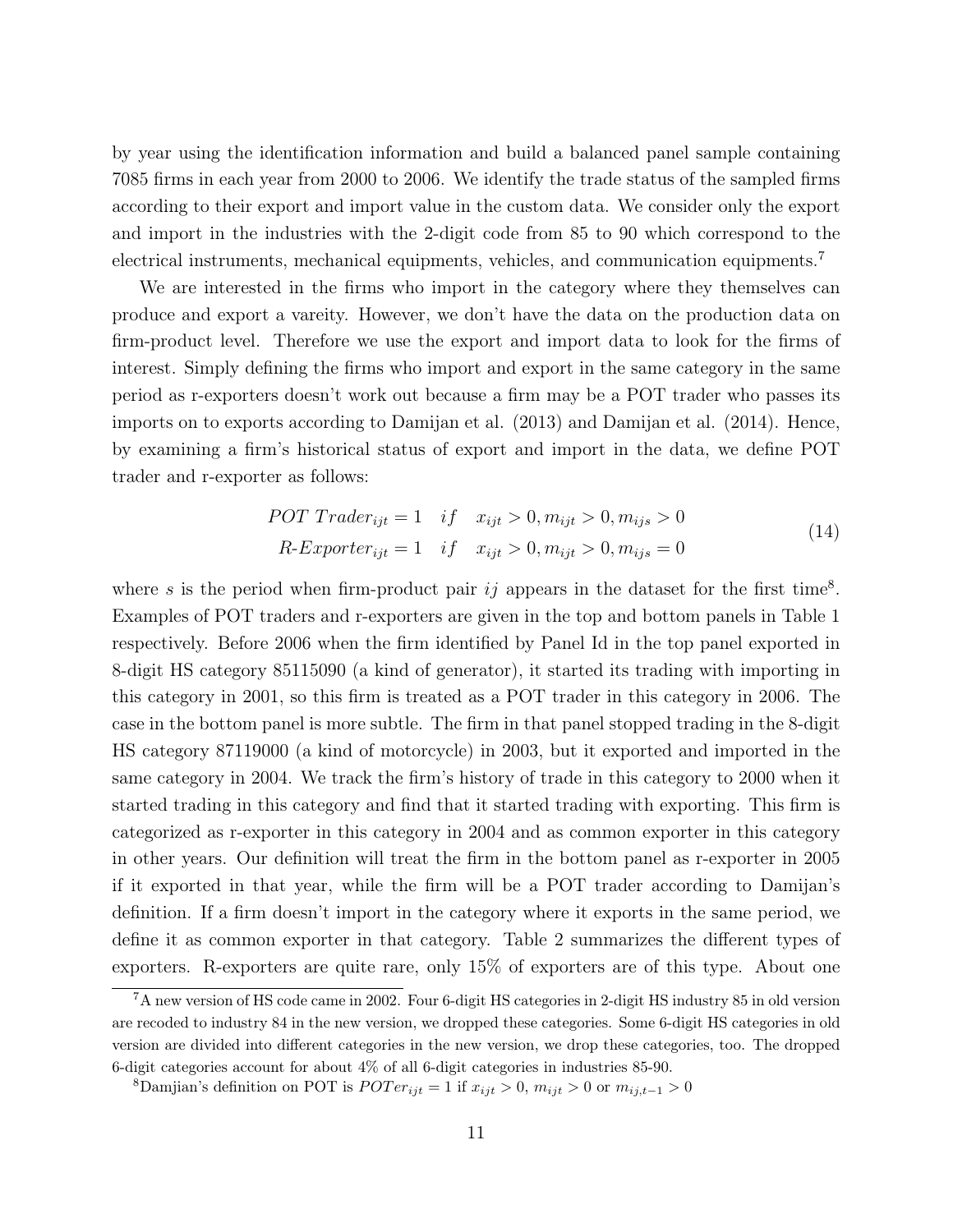forth of the exporters engage in POT trade, this ratio, however, is still much lower than that documented by Damijan et al. (2013) who find 70% of exporting firms actually engage in POT in Slovenian data. Around 40% of r-exporters also engage in POT in different product categories. One may guess that an r-exporter doesn't need to import in large volume because reverse-engineering requires only a small number of samples of the product. For example, in the bottom panel in Figure 1, the export value of the r-exporter is 800 times greater than its import value in 2004. This is further confirmed in the data. We find that the median value of the ratios of the export value of an r-exporter to its import value in the same period is 37, while the median ratio for POT traders is only 0.42.

Firm ownership structure also has some effects on firm's POT trade and r-export. According to the firm type reported in the firm survey data, we divide firms into foreign firms that are either foreignly-owned or joint ventures, HKT firms that are owned by the capital from Hongkong, Macau or Taiwan, state firms that are state- or collective-owned, and private firms. Foreign firms and joint venture may have better access to foreign products, and they may also have better expertise than domestic firms. In the data, we find 59.7% of firm-product pairs defined as r-export are carried by foreign firms. HKT firms account for 22.8% of r-export firm-product pairs. Private firms have stronger incentive to learn from imported product than the state firms and they conduct 12.5% of r-export cases. State firms only account for 4.5% of r-export cases. We also find that foreign firms dominate POT trade: 81.1% of POT trade cases are carried by them.

Table 3 summarizes the transition probability of a firm's trade status. It's worthy to point out that nearly half of the exporters are also importers. A firm may simultaneously engage in POT trade and r-export in differen products, we consider the firms who engage in only one of POT trade and r-export when calculating the probability. The status is generally persistent. For example, less than 4% of non-exporters in the current period start trading next period. Current common exporters will continue exporting with probability 70%. 70% of POT traders and 50% of r-exporters stick to the trade mode but they may change their import varieties. The persistence in the trade status may imply the possibility of sunk costs for trade.

Table 4 replicates the well-known heterogeneity across the firm cohorts defined by the trade status in the trade literature. We consider the firms who engage in only one of POT trade and r-export when calculating their characteristics. The comparisons of the nonexporters and the common exporters show that the common exporters are a little more productive than the non-exporters in terms of both value added per worker and total factor productivity although they have almost two times greater scale in terms of sales, employment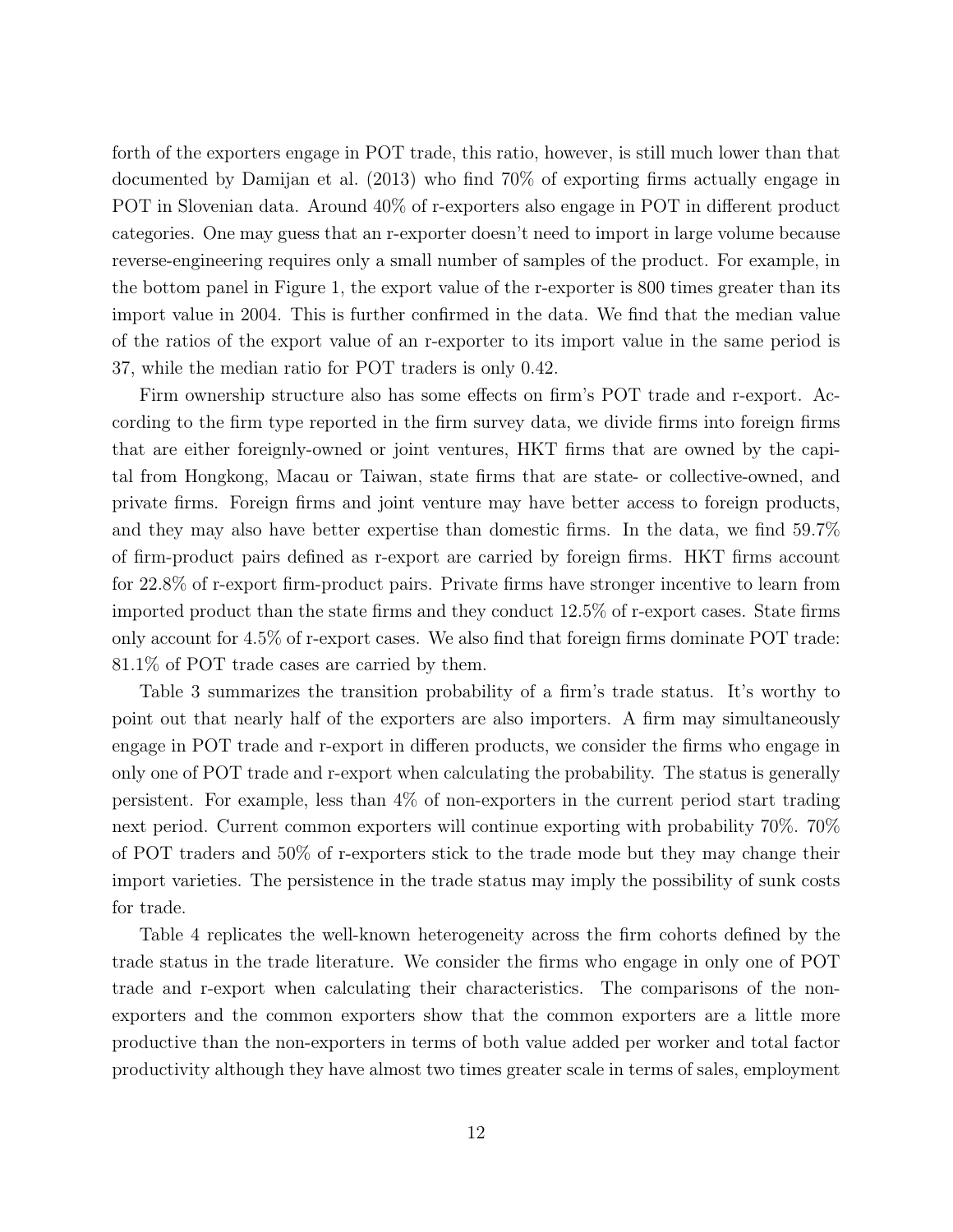and fixed assets. This suggests that some unobserved heterogeneity besides the productivity may play an important part in a firm's export decision. Proceeding to the comparisons including other types of traders, we find that the POT traders are much more productive than other firms and they have the largest scale in terms of every measure in the table. The r-exporters are more productive than non-exporters and common-exporters, this may imply that the costs related to importing are much more substantial than exporting, so the firms have to be sufficiently productive to overcome the barrier of importing. The pattern in this table is consistent with Proposition 2 except we don't have a position for POT traders in our theory.

Tables 5 and 6 report the import probability of the export variety by the export quantity ranking and over years. Only the firms exporting at least 10 products are considered. The export quantity ranking is defined within each firm and it reflects a firm's expertise in a product category. The higher expertise a firm has in a product category, the more the firm exports in that category. The import probability is the percentage of the firms who import in their  $k^{th}$  product category. For example, 4% of the firms with at least 10 export varieties in 2000 imported in their product categories where they exported the most in the same year. One trend stands out from Table 5: roughly speaking, an r-exporter imports in the product category where it has higher export records with greater probability. The sorting pattern in this table is supportive of Proposition 1. We don't find similar pattern for POT traders in Table 6. The import probability is kind of stable over the popularity, if not decreasing.

Figure 2 displays the countries from which POT traders and r-exporters import the product. About two-third of the firms import from OECD countries. We use Figure 3 to compare the surviving years of firm-product pair in export market by trade type. As an example, the firm-product pairs in the top and bottom panels in Figure 1 survived 1 and 5 years in export market respectively. We drop the observations in 2000. We find that around one half of the firm-product pairs of POT trade survived for only 1 year in export markets and less than 10% of them survived the whole period; while almost all the firm-product pairs of im-export survived for multiple years in export markets and one third of them kept exporting for 6 years.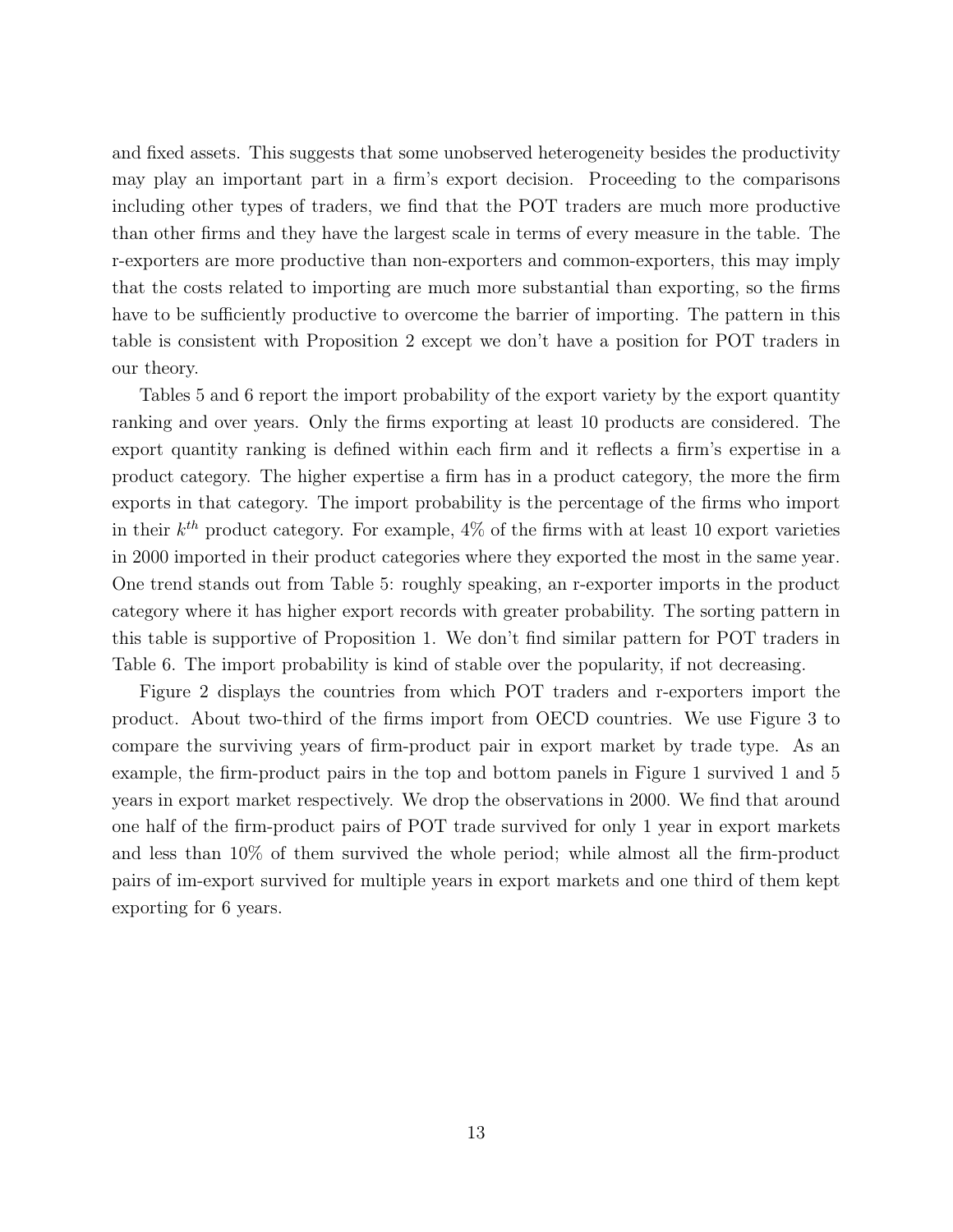## 4 Empirical Evidence: Sorting Pattern

This paper examines the sorting pattern across firms by estimating an ordered probit model:

$$
Status_{it} = \begin{cases} 0, & if \quad \alpha_0 + \alpha_1 Prod_{it} + \alpha_2 Prod_{it} + X\beta + \epsilon_{it} < c_0; \\ 1, & if \quad c_0 \le \alpha_0 + \alpha_1 Prod_{it} + \alpha_2 Prod_{it} + X\beta + \epsilon_{it} < c_1; \\ 2, & if \quad \alpha_0 + \alpha_1 Prod_{it} + \alpha_2 Prod_{it} + X\beta + \epsilon_{it} \ge c_1. \end{cases} \tag{15}
$$

where  $Status_{it}$  is the foreign market participation status of firm i in year t. Status takes 0 if the firm doesn't export to the foreign market, 1 if the firm only exports to foreign market, 2 if the firm exports and imports in the same product category;  $c_0$  and  $c_1$  are the thresholds for common exporter and r-export respectively. We drop POT traders from the sample. X is a vector of control variables and  $Prod_{it}$  is the firm's productivity in year t. The squared productivity is included for the marginal effects of the productivity on the status may decrease.

This model is estimated by maximizing the log likelihood function. The contribution of each observation to the likelihood function is:

$$
p_{it} = \sum_{k=0}^{2} I_k(Status_{it}) [\Phi(c_k - \alpha_0 - \alpha_1 Prod_{it} - \alpha_2 Prod_{it}^2 - X\beta)
$$
  
-  $\Phi(c_{k-1} - \alpha_0 - \alpha_1 Prod_{it} - \alpha_2 Prod_{it}^2 - X\beta)]$  (16)

where  $I_k(Status_{it})$  takes a value of 1 if  $Status_{it} = k$  and 0 otherwise.  $\Phi(\cdot)$  is the standard normal cumulative distribution function.  $c_{-1}$  is defined as  $-\infty$  and  $c_2$  as  $\infty$ .  $c_1$  is assumed to be greater than  $c_0$  in order to guarantee positive probabilities. The log likelihood is given by:

$$
lnL = \sum_{i} \sum_{t} ln(p_{it})
$$
\n(17)

Tables 7 reports the results from the estimation. We use two alternatives to capture a firm's productivity. The one is TFP that is estimated with Olley-Pakes method (Olley and Pakes, 1996)<sup>9</sup> and the other one is added value per employee. Capital is used to control for the firm scale. Firms may learn from their previous trade participation, so the lagged status is included to control for the learning-by-doing effects and the observations in the beginning year are dropped. We report the results from the specification without the quadratic productivity terms in the first two columns and results from the specification including the

<sup>&</sup>lt;sup>9</sup>We use the package provided by Yasar et al.  $(2008)$ .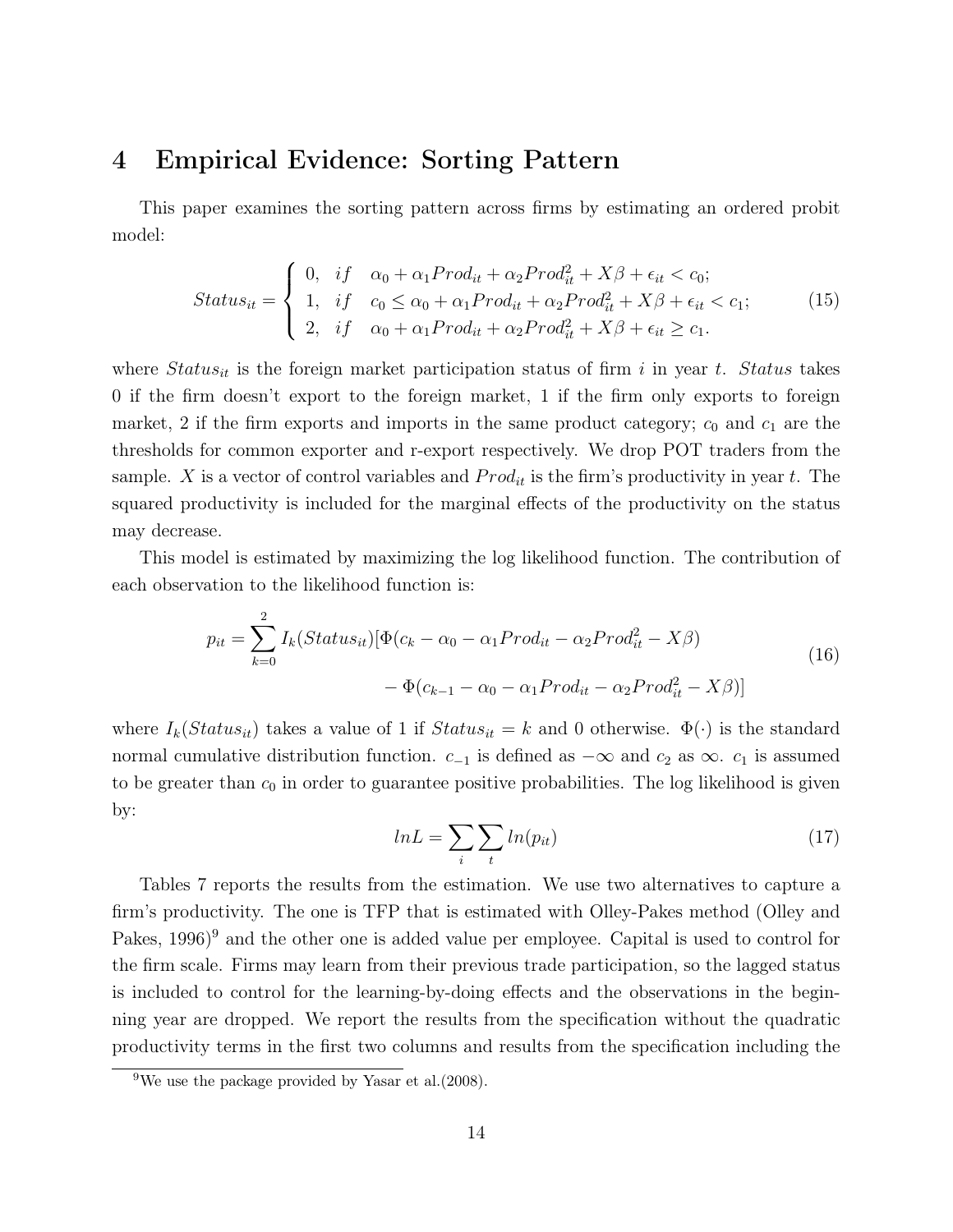quadratic productivity terms in the last two columns. The coefficients on the productivity in all the columns are positive and significant, which suggests that the more productive firms are more likely to be a trader while the less productive firms are more likely to serve only the domestic market. The coefficients on productivity in the first two columns are positive and close to the absolute value of the coefficients on the quadratic productivity terms in the last two columns, which implies that our observations are located on the increasing (left) part of the quadratic function. Meanwhile, the negative and significant coefficients on the quadratic productivity terms reminds us that the marginal effects decrease with the productivity. The threshold for r-exporters  $(c_1)$  is higher than that for common exporters  $(c_0)$ , which confirms that r-export is more difficult than common export. We also employ another specification that includes POT traders. POT traders are given the order between common exporters and r-exporters. The results reported in Table 8 confirms again the role of productivity in determining the trade mode. Moreover, the thresholds confirms that r-export is the most difficult trade mode. This is in sharp contrast to Table 4 where POT traders have the highest value added and largest scale.

We present another set of results from regressing the productivity on the status dummies in Table 9. The lagged status is included to control the learning effects from previous participation in trade. In all the columns, the non-exporters are used as the reference. In column (1), we find that the TFP of both r-exporters and common exporters are higher than non-exporters and we reject the hypothesis that the coefficient on  $IEx_{it}$  is equal to that on common exporter<sub>it</sub>, i.e. the TFP of r-exporters is higher than that of common exporters. However, this difference disappears after we take firm-fixed effects into account and employ within estimation in column  $(2)$ , i.e. we regress a firm's productivity deviation from its historical average productivity on its trade status and controls. None of the coefficients on the trade status dummies is significantly positive in column (2), therefore the deviation of a firm's productivity from its historical average is not correlated to the trade participation. In the first two columns, we treat the firm who simultaneously engages in POT and r-export as an r-exporter. We treat this type of firms as POT traders and control firm-fixed effects in column (3). Again, we fail to find any significant coefficients. In summary, we find that the r-exporters are more productive than common exporters and non-exporters, but the abnormal positive deviation of a firm's TFP from its average TFP is not caused by trade participation.

The model also predicts that a firm will import the product of his better expertise. This cannot be directly tested in our data because we cannot observe firm-product level production information. So we turn to examine the product sorting pattern by estimating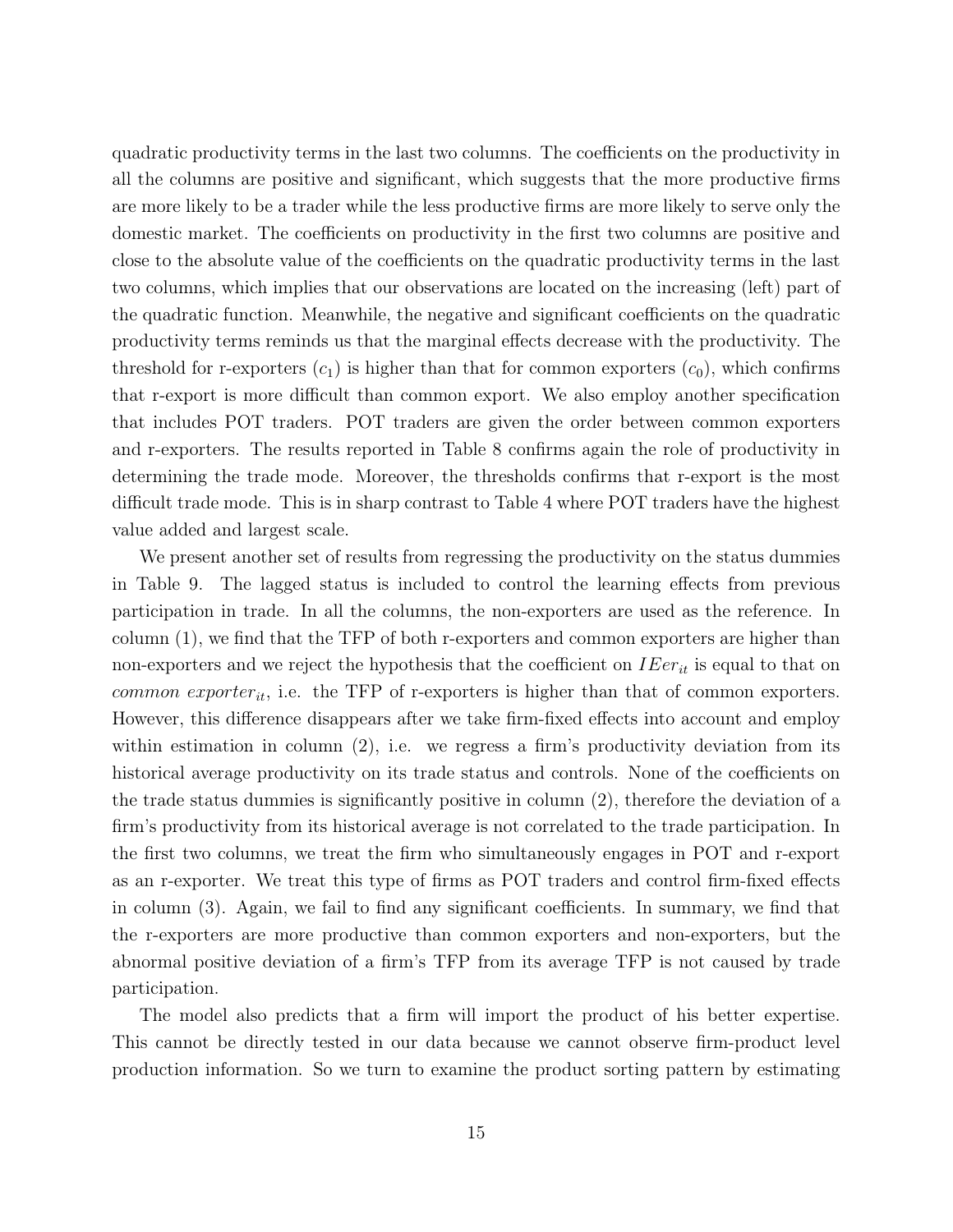the logit model:

$$
I(IEer_{ijt}) = Expertise_{ijt}\beta + X\delta + \varepsilon_{ijt}
$$
\n
$$
(18)
$$

where  $I\mathit{Eer}_{ijt}$  (r-exporter) is defined in Equation 14. We cannot measure the expertise from the production data at firm-product level due to data availability. We resort to the export data and measure expertise in the following way:

$$
Expertise_{ijt} = \ln\left(\frac{EQ_{ijt}}{\min_{k}(EQ_{ikt})}\right)
$$
\n(19)

where  $EQ_{ijt}$  is the export quantity of product j by firm i in year t. The intuition behind this measure is that a firm will export the product of his higher expertise in the larger quantity<sup>10</sup>. This definition will underassess the expertise of single-product exporters (that is zero), so we also estimate this model using the subsample of multi-product exporters. The vector of control variables X includes the firm characteristics such as sales revenue, wage per worker, firm age, and capital intensity. The import tariff is also included.

The results reported in Table 10 are supportive of Proposition 1. The coefficient on  $Expertise_{ijt}$  in column (1) is positive and statistically significant, so the product of a firm's higher expertise is more likely to be imported. We also find that the lower tariff raises the probability of import as the negative coefficient on  $Tariff_{it}$  shows. In order to address the concern on the omitted variables, we control firm characteristics including sales, firm age, capital intensity and wage in column (2). The coefficient on  $Expertise_{ijt}$  is reduced after firm characteristics are controlled, but it's still positive and significant. Firms who export multi products may be more experienced in the international trade so they may know better about their expertise. So we reestimate the model using the subsample of the firms who export at least 10 kinds of products and the results are reported in Columns (3). Using the subsample of multi-product exporters can also correct the problem of under-measuring the product expertise. We find that the coefficient on  $Expertise_{ijt}$  is almost two times greater in column (3) than in other columns and significant. However, we find that the effects of import tariff are not significant.

The above results show that import decision is negatively correlated with import tariff, but sometimes not significantly. Because import tariff reflects both the import competition (import competition rises as the tariff reduces) and part of variable costs related to import, it's hard to tell what is behind the negative coefficients on tariff. We try to disentangle these two by adding import value of a product  $j$  in the province where firm  $i$  is located, which is

<sup>&</sup>lt;sup>10</sup>In the multi-product firm theory, the ratio of demands for firm i's products j and k is a function of the ratio of firm *i*'s expertise on the products:  $\frac{c_{ij}}{c_{ik}} = (\frac{\lambda_j}{\lambda_k})^{\sigma}$ .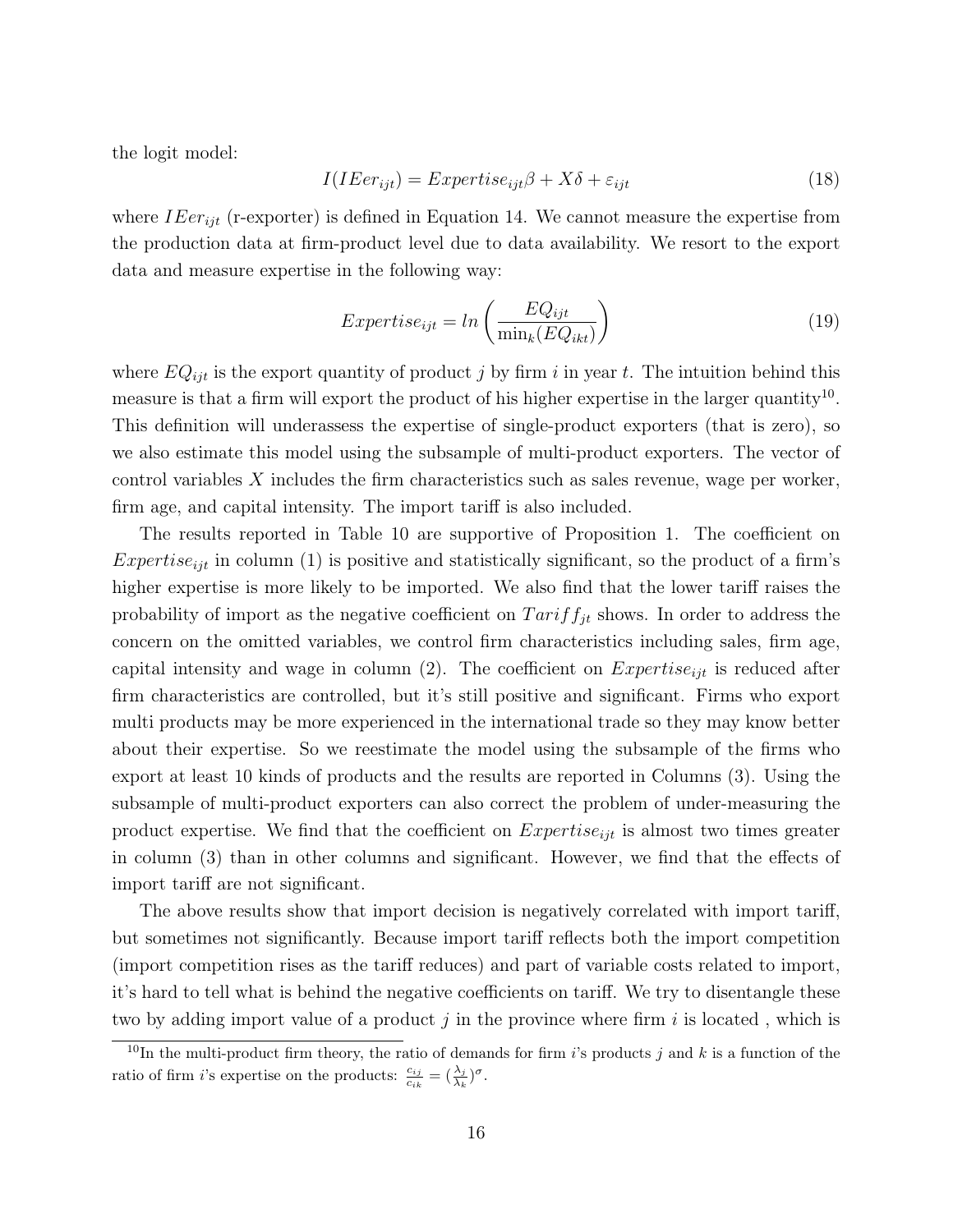*import<sub>ipt</sub>*, to measure the import competition in column (4) in Table 10. The import value of a product in a province is aggregated at 8-digit HS code level. The inclusion of import competition doesn't violate the conclusion that a firm will import the product of his better expertise and the magnitude of the effects is very close to that in columns (1) and (2). The coefficient on  $ln(import_{jpt})$  in column (4) shows that the import competition does encourage a firm to import the same product. The coefficient on the tariff is not significant, so we conclude that the higher import tariff does't have significant effects on a firm's decision of import if a firm wants to learn from imported products.

## 5 Additional Evidence

The above empirical evidence confirms the predicted sorting pattern of the model at the firm and firm-product level. The evidence shows that engaging in either POT or r-export doesn't contribute to firm-level productivity growth, similar to the conclusion of Damijan et al. (2014) who show that POT has less favorable effects on productivity growth. So we turn our eyes to the export performance at firm-product level and try to find the evidence on the export promotion effects of either POT or r-export. Empirically, this is done by estimating the equation:

$$
EXP_{ijt} = \delta_1 IEer_{ijt} + \delta_2 POTer_{ijt} + \beta X_{ijt} + \varepsilon_{ijt}
$$
\n(20)

Here,  $EXP$  is the export performance indicator, which is either the export price  $p_{ijdt}$  or the country coverage  $n_{ijt}$ . The construction of these indicators will be explained in the following subsections where the indicators are used. X is a vector of firm-level control variables and dummies. IEer<sub>ijt</sub> (r-exporter) and POT<sub>ijt</sub> (POT trader) are defined in Equation 14. We estimate this equation with fixed-effect model and obtain within-estimator.

#### 5.1 Export Prices and Market Coverage

The r-exporters raise their productivity to  $\gamma \theta_i$  by learning from the imports compared to the common exporters, which suggests the negative correlation between the export price change and the import status at firm-product level. The export prices can be calculated from the data. However, the prices may vary with the product quality as well as the productivity, so, following Khandelwal et al. (2013), we use the estimated quality to adjust the prices. Specifically, we estimate the quality of the product j exported to destination d by firm  $i$  in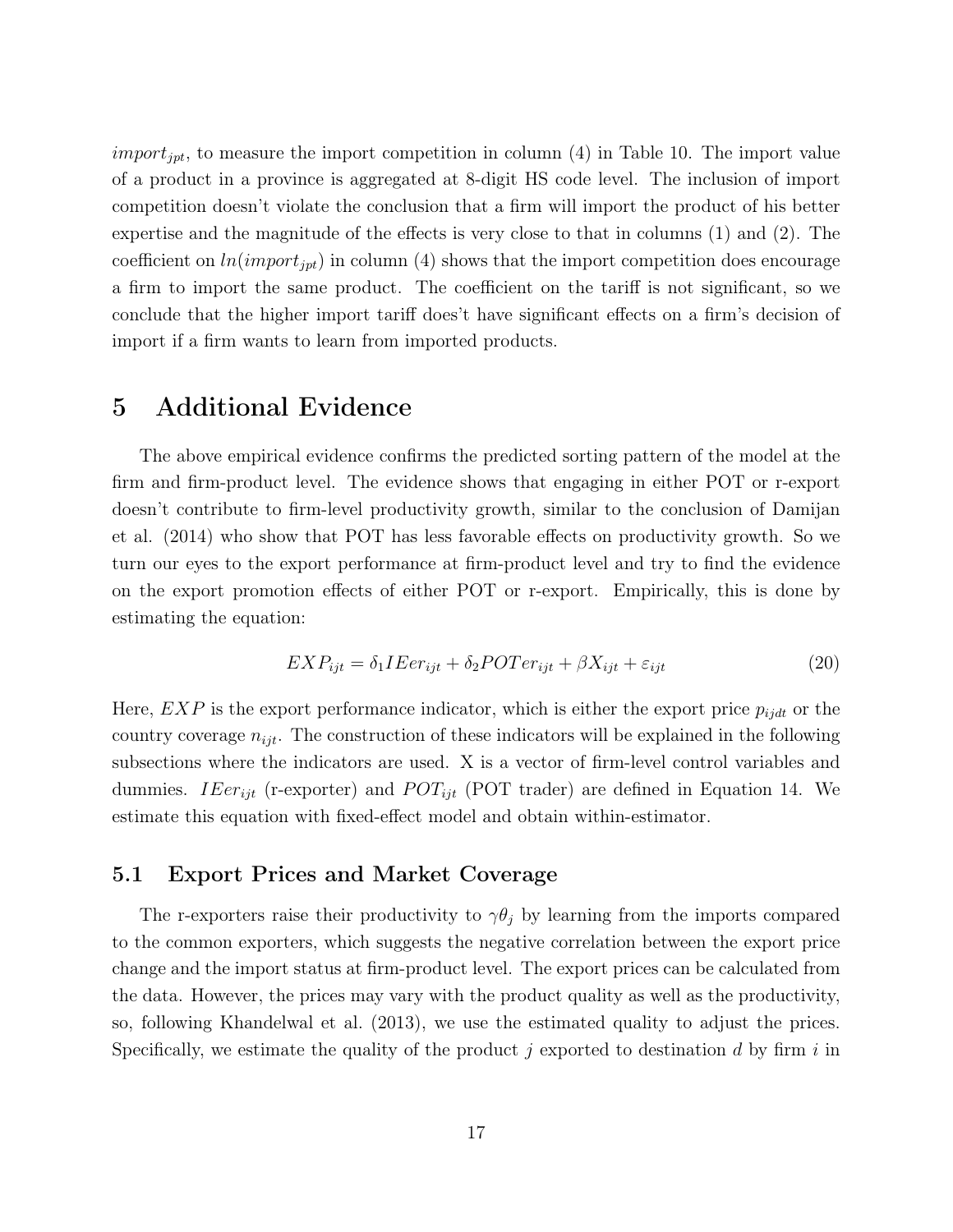year t as the residual of the regression<sup>11</sup>:

$$
ln(q_{ijdt}) + \sigma ln(p_{ijdt}^u) = \phi_j + \phi_d + \phi_t + \phi_{dt} + \epsilon_{ijdt}
$$
\n(21)

where  $q_{ijdt}$  is the export quantity and  $p_{ijdt}^u$  is unadjusted export price. The quality-adjusted prices are  $p_{ijdt} = ln(p_{ijdt}^u) - \hat{\epsilon}_{ijdt}/(\sigma - 1)$ . Then, we examine the correlation between the import status and quality-adjusted export prices by estimating the following equations:

$$
p_{ijdt} = \delta_1 I E e r_{ijt} + \delta_2 P O T e r_{ijt} + \beta X_{ijt} + \sigma_{ijd} + \varepsilon_{ijdt}
$$
\n(22)

where  $X$  is a vector of control variables. We estimate this equation with firm-product-market fixed effects  $\sigma_{iid}$ .

R-exporters raise their productivity to  $\gamma \theta_i$  by assimilating the technology embodied in the imports and the higher productivity enables them to deliver the product to more countries. We examine the relationship between the trade extensive margin and importing by estimating the following equations:

$$
ln(n_{ijt}) = \delta_1 I Eer_{ijt} + \delta_2 POTer_{ijt} + \beta X_{ijt} + \sigma_{ij} + \varepsilon_{ijt}
$$
\n(23)

where  $n_{ijt}$  is the number of the countries to which firm i export its variety in product category j. We estimate this equation with firm-product fixed effects  $\sigma_{ij}$ .

### 5.2 Results

The benchmark results from estimating Equations 22 and 23 are reported in Table 11. We employ the within estimation. The coefficients on  $IEx_{ijt}$  in the first two columns shows the r-exporters export their varieties in a product category at lower price when they import in the same category than when they don't import. The POT traders also export their varieties in a product category to more foreign markets when they import in the same category, but the effects are smaller than the effects for r-exporters; meanwhile, the POT traders don't lower their export prices when they import in the same product category; to the contrary, they raise their export prices. The results in the first two columns suffer from the lack of time-varying control variables. So, in columns (3) and (4), we add firm and firm-product level controls including firm-product expertise, sales, wage, capital intensity, and firm age.

<sup>&</sup>lt;sup>11</sup>Suppose the utility function is  $U = \left(\int_{\phi \in \Omega} (\lambda(\phi)q(\phi))^{\frac{\sigma-1}{\sigma}} d\phi\right)^{\frac{\sigma}{\sigma-1}}$ , where  $\lambda(\phi)$  is the quality of product  $\phi$ , the demand can be derived as:  $q_{ijdt} = \lambda_{ijdt}^{\sigma-1} p_{ijdt}^{-\sigma} p_{dt}^{\sigma-1} Y_{dt}$ , so the demand is higher for the product of higher quality when other factors are controlled. Taking logarithm on the both sides of the demand gives the regression function.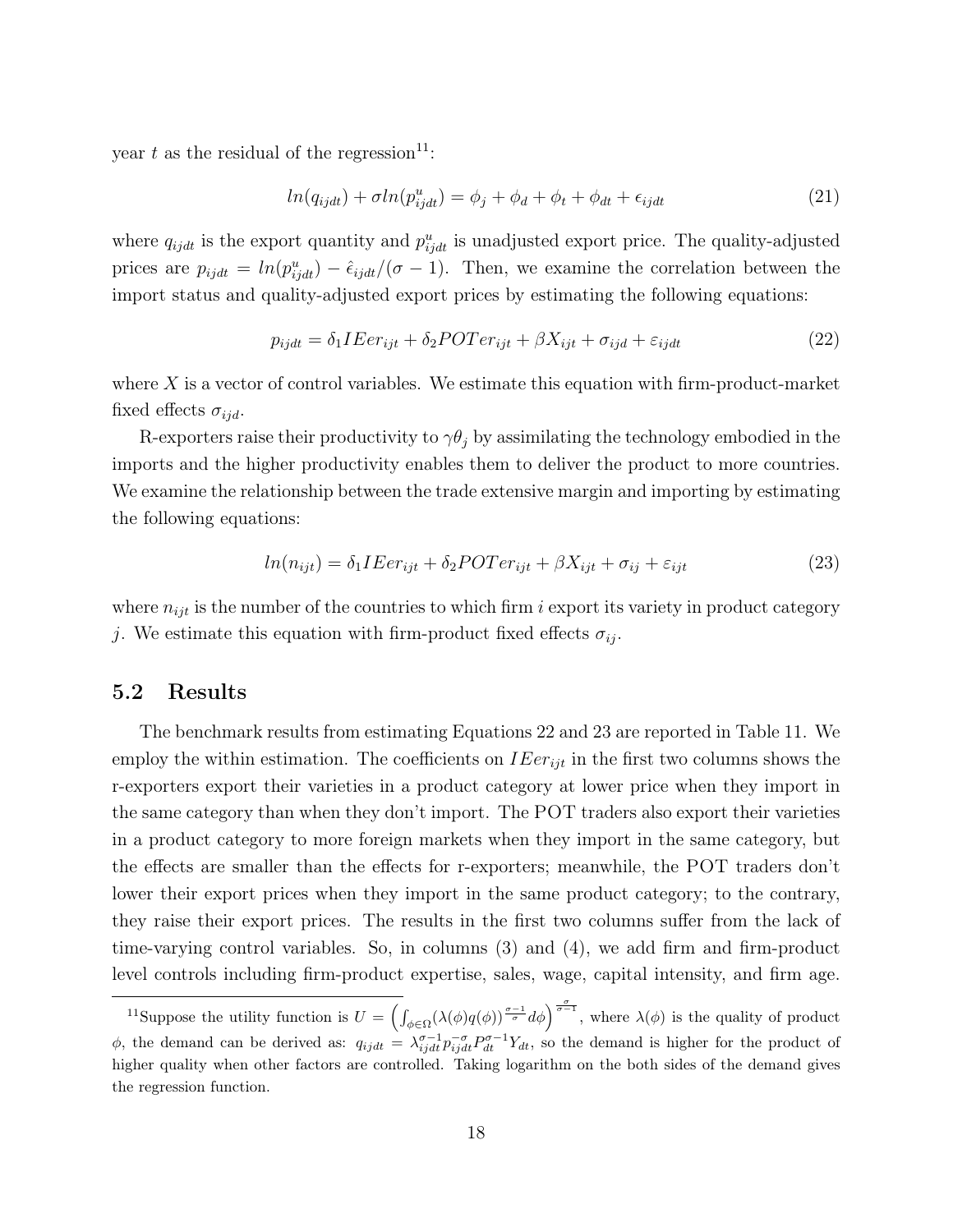The coefficients on  $I\mathit{Eer}_{i\mathit{it}}$  in the last two columns change a little but are still significant and have the same signs as in the first two columns. Both the coefficients on  $POTer_{iit}$  in the last two columns are not significant. This suggests that when the POT traders utilize their multinational marketing network to deliver their in-house produced and outsourced products, they cannot reduce the export prices for their outsourced products because that will incur losses.

Some people may be interested in the source effects that importing from countries closer to the technology frontier may have more important effects than from countries distant from the frontier. We consider this problem by dividing the source countries into OECD countries and non-OECD countries and interacting firm's trade status with their source country group. The results are reported in Table 12. In the first two columns reports the benchmark results. Now, we find that importing from the OECD countries significantly reduces the export prices for r-exporters while importing from non-OECD countries does't have such effects. Importing from both OECD and OECD countries helps an r-exporter expand its coverage over export destinations. POT traders also benefit from importing (sourcing) foreign products. In columns (3) and (4), we add the firm and firm-product level controls. We find that the effects for r-exporters are still significant. However, POT traders raises the export prices when they import from OECD countries and the effects are significant at 10% level, and POT traders deliver their outsourced products to more countries if they import from non-OECD countries.

The product-level evidences presented above demonstrate the strong relationship between a firm's export performance in a product category and its importing in the same category. However, the relationship could arise because of other factors, especially in the context of this paper that China experienced the import tariff deduction after the accession to the WTO. The import competition due to the tariff deduction could force the firm to adopt new technology. Economists have discussed many mechanisms on the import competition and firm performance (Amiti and Konings (2007), Amiti and Khandelwal (2013), Verhoogen (2008), Bustos (2011), and Liu (2010), ). To address this concern, this paper adds the import competition terms to the equations of both the export prices and the coverage over export markets. The results are reported in the last two columns in Table 12. We use the import value of product j in province p where firm i is located in period t to capture the import competition. We consider the the export prices first. The coefficient on  $ln(import_{jpt})$  is negative and significant in column (5), suggesting that firms who face stiffer competition export at lower prices. The impacts of competition on a firm's export market coverage is less important as the coefficient on  $ln(import_{jpt})$  is not significant in column (6). The inclusion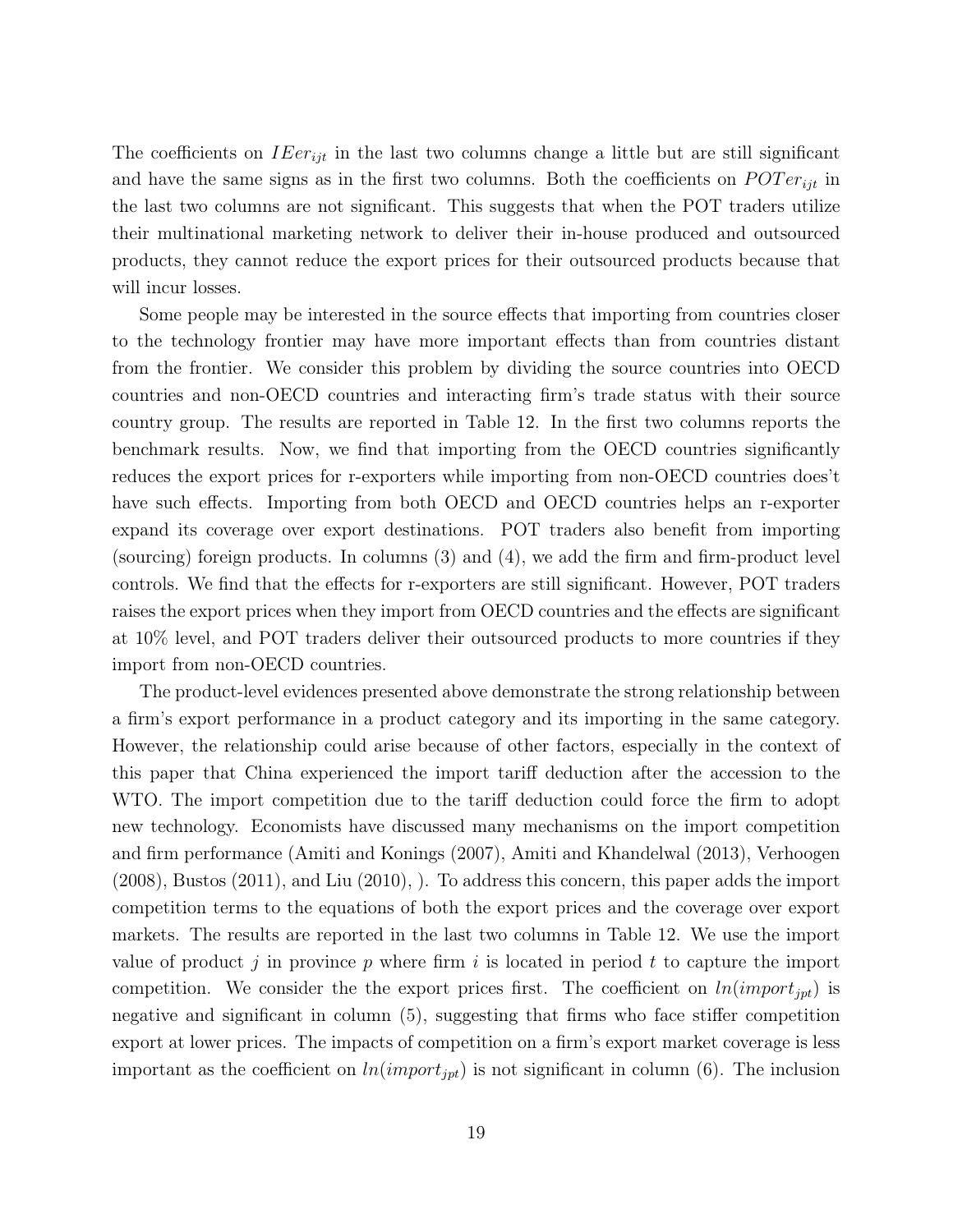of import competition doesn't alter the signs of the coefficients on  $Import_{ijt}$ .

The export performance could also improve due to the advanced intermediate input import. To examine the influences of the input import, we include several input import indicators in Equations 22 and 23. we choose three popular input import indicators: the share of imported input in the total input, the variety scope of the imported input, and the imported input value. All of these indicators may capture some technology diffusion effect via intermediate input import. The results are reported in Tables 13. The first three columns report the effects on export prices and the last three columns report the effects on country coverage. We don't find any significant effects of input import on either export prices or country coverage if imported input value or imported input variety is used. When we use imported input share to measure the input import, we find statistically significant effects on both export prices and country coverage, however, it's not economically significant. Controlling the input import doesn't alter the conclusion on the source effects above. According to our results, importing from OECD countries is a more effective strategy to promote export than from non-OECD countries for r-exporters and POT traders are excellent middlemen who purchase the products from somewhere and sell elsewhere.

So far, the empirical evidence has confirmed that a firm may learn from the imports and improve its own efficiency in producing the same products. Some people may be interested in whether there are any spillover effects that importing in one product category will improve a firm's efficiencies in the production in its all product categories. We consider this problem in Table 14. In this table we consider only the firm-product pairs with positive export and zero import. We redefine r-export and POT trader at firm level as follows: a firm is r-exporter if it engages in r-export in any of its product and similar for POT traders. We also distinguish between OECD and non-OECD countries. The results are reported in Table 14. We don't find any significant effects on either export price or country coverage for either r-exporters or POT traders.

Finally, one may be concerned that our results are not robust because we consider the trade of only the firms who appear during the whole period from 2000 to 2006. Some firms may quit from not only the export market but also the domestic market. Next step considers the trade of all the firms and reports the results in Table 15. The effects for r-exporters are still significant and of the similar magnitude to estimates in the balanced panel sample of firms. We also find some statistically significant effects for POT traders.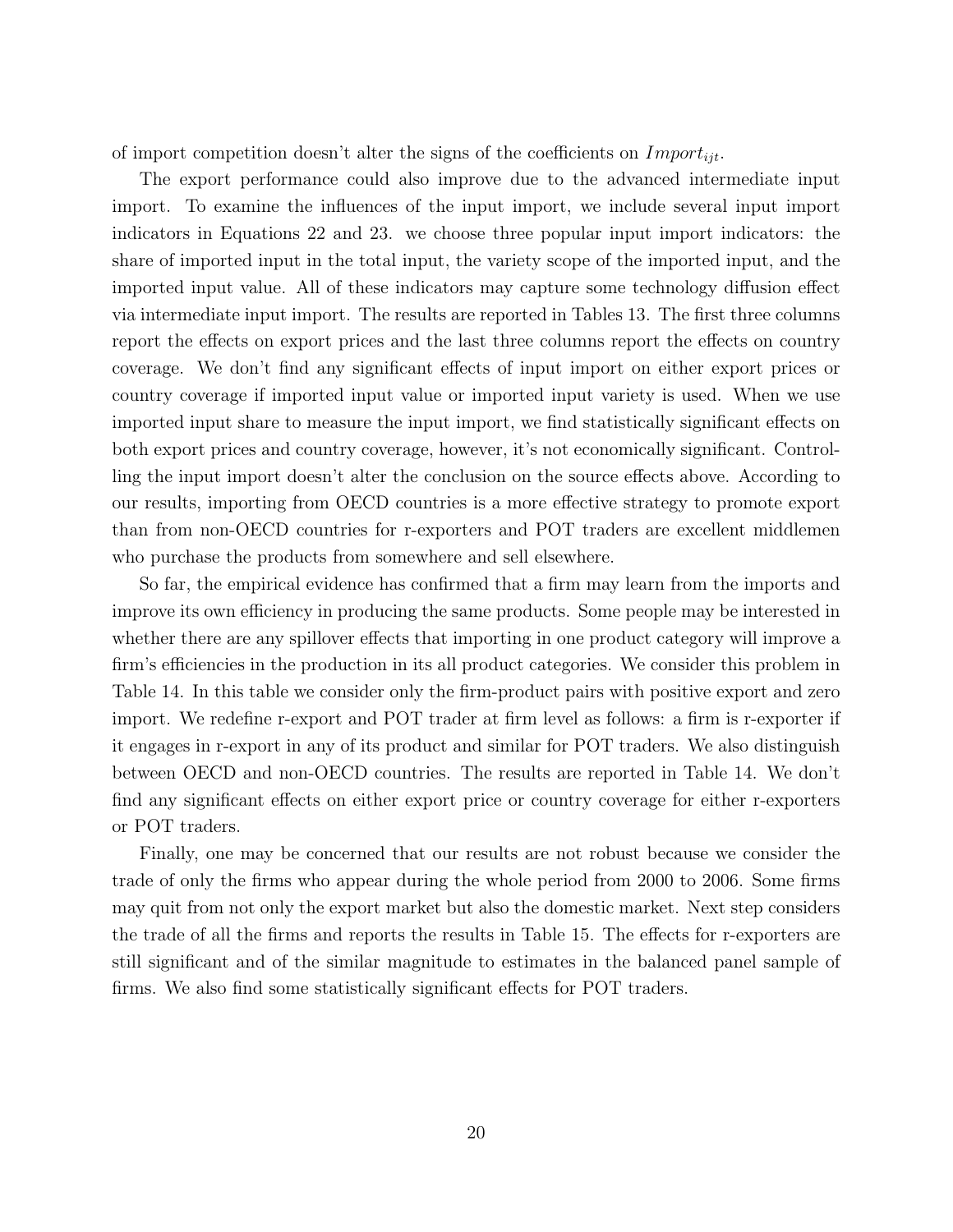# 6 Conclusion

This paper finds a significant relationship between import and export performance improvement at the firm-product level. The paper first confirms that a firm's expertise on its product is crucial for its trade decisions. A firm will import the product of its better expertise. Then this paper provides the empirical evidence on the relationship between the product import and export performance. For the r-exporters derive the productivity gains by assimilating the technology embodied in the imports, they improve their efficiencies in producing the same product. Therefore they reduce their costs of production and charge less for their exports than if they behave as common exporter. Also, their exports cover more markets than common exporters.

These results support that the firms in developing countries can improve their efficiencies in producing a specific product by importing the same product from other countries. Hence this paper has some implications for a country's development. In this paper, we choose the technology- and capital-intensive industries where China doesn't have comparative advantages in international trade. We show that, in these industries, a firm can learn from the imported final products and improve the same products it produces in-house and learning from the final products is much more effective than importing the intermediate inputs.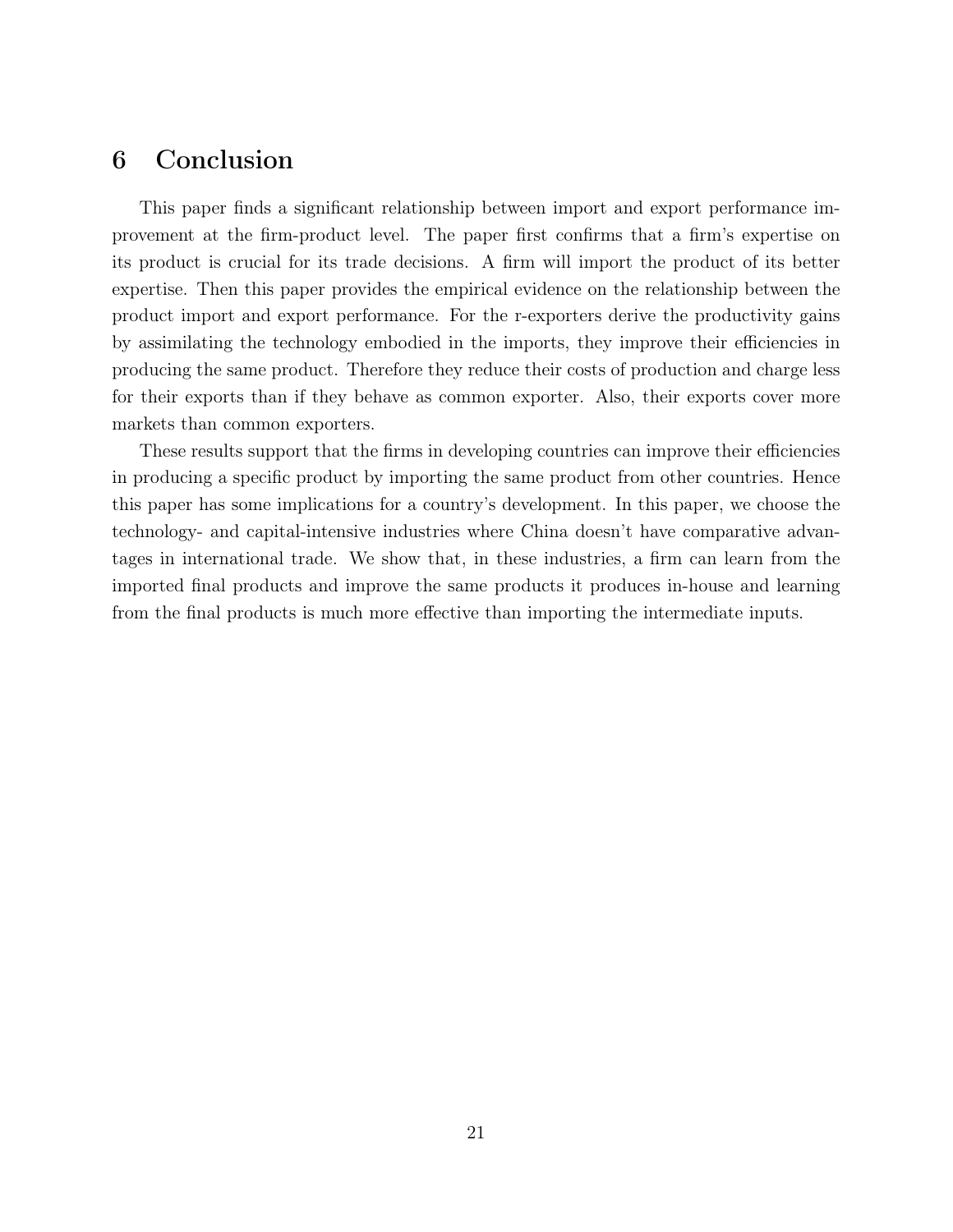# References

- Mary Amiti and Amit K. Khandelwal. Import competition and quality upgrading. Review of Economics and Statistics,  $95(2):476 - 490$ , 2013.
- Mary Amiti and Jozef Konings. Trade liberalization, intermediate inputs, and productivity: Evidence from indonesia. The American Economic Review, 97(5):pp. 1611–1638, 2007.
- Andrew B. Bernard, Stephen J. Redding, and Peter K. Schott. Multiproduct firms and trade liberalization. The Quarterly Journal of Economics, 126(3):1271–1318, 2011.
- Andrew B. Bernard, Emily J. Blanchard, Ilke Van Beveren, and Hylke Y. Vandenbussche. Carry-along trade. 2012.
- James Bessen and Robert M. Hunt. An empirical look at software patent. Technical report, Federal Reserve Bank of Philadelphia Working Paper no.03-17, 2004.
- James Bessen and Eric Maskin. Sequential innovation, patents, and imitation. Rand Journal of Economics, 40:611–635, 2009.
- Teodora Borota. Innovation and imitation in a model of north-south trade. Journal of International Economics, 82:365–376, 2012.
- Paula Bustos. Trade liberalization, exports, and technology upgrading: Evidence on the impact of mercosur on argentinian firms. American Economic Review, 101(1):304–40, 2011.
- Michelle Connolly. The dual nature of trade: measuring its impact on imitation and growth. Journal of Development Economics, 72:31–55, 2003.
- Jože P. Damijan, Jozef Konings, and Sašo Polanec. Pass-on trade: why do firms simultaneously engage in two-way trade in the same varieties? Review of World Economics,  $149(1)$ : 85–111, 2013.
- Joze P. Damijan, Jozef Konings, and Saso Polanec. Import churning and export performance of multi-product firms. The World Economy, 37(11):1483–1506, 2014.
- Haichao Fan, Yao Amber Li, and Stephen R Yeaple. Trade liberalization, quality and export prices. Review of Economics and Statistics, forthcoming, 2015.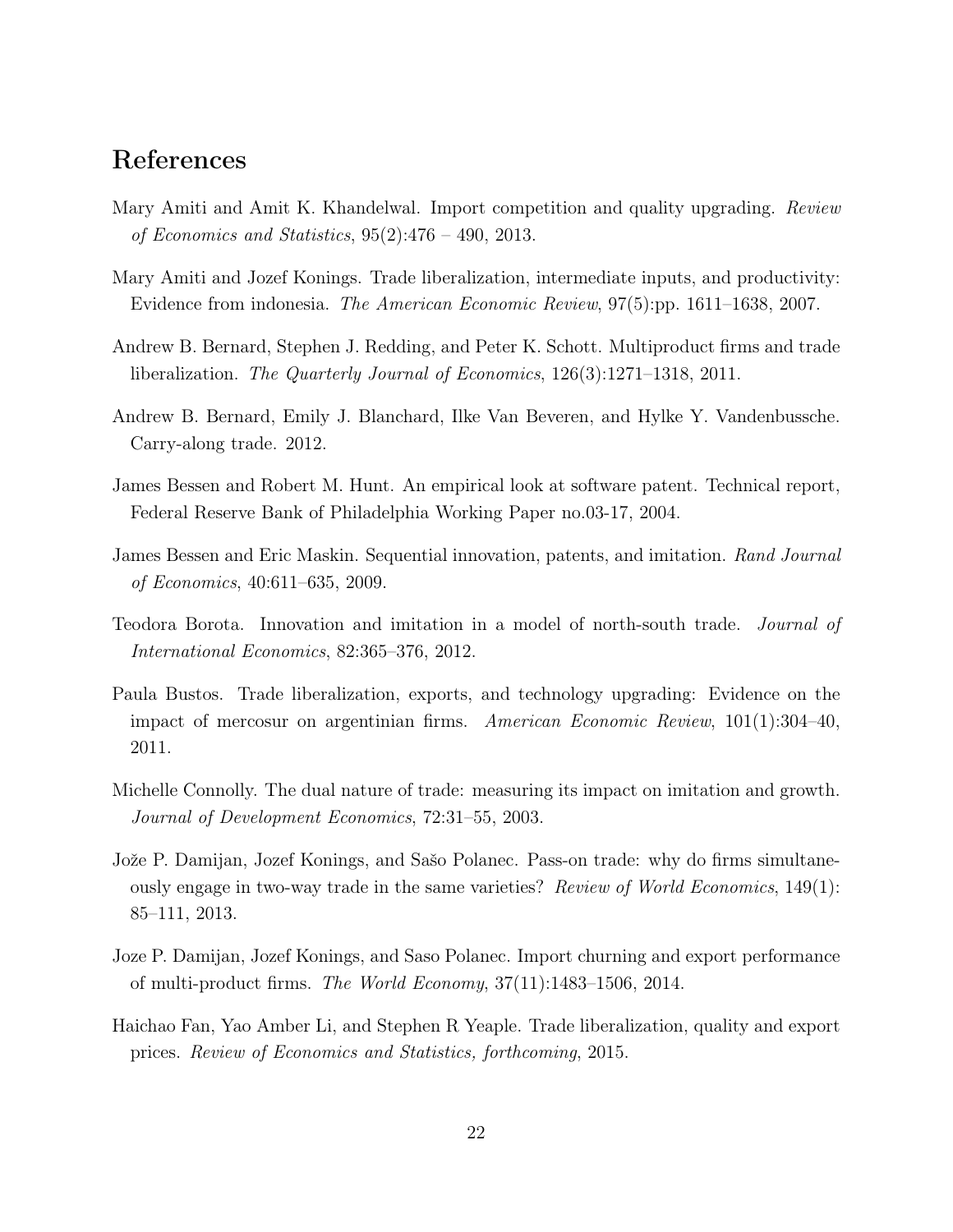- Ling Feng, Zhiyuan Li, and Deborah L. Swenson. The connection between imported intermediate inputs and exports: Evidence from chinese firms. NBER Working Paper No. 18260, 2012.
- Michael Henry, Richard Kneller, and Chris Milner. Trade, technology transfer and national efficiency in developing countries. European Economic Review,  $53(2):237 - 254$ , 2009.
- Hiroyuki Kasahara and Beverly Lapham. Productivity and the decision to import and export: Theory and evidence. *Journal of International Economics*,  $89(2):297 - 316$ , 2013.
- Wolfgang Keller and Stephen R. Yeaple. Multinational enterprises, international trade, and productivity growth: Firm level evidence from the united states. Review of Economics and Statistics,  $91(4):821 - 831$ , 2009.
- Amit K. Khandelwal, Peter K. Schott, and Shang-Jin Wei. Trade liberalization and embedded institutional reform: Evidence from chinese exporters. American Economic Review, 103(6):2169–95, 2013.
- Runjuan Liu. Import competition and firm refocusing. Canadian Journal of Economics, 43  $(2):440-466, 2010.$
- Toshihiko Mukoyama. Innovation, imitation, and growth with cumulative technology. Journal of Moneytary Economics, 50:361–380, 2003.
- G. Olley and A. Pakes. The dynamics of productivity in the telecommunications equipment industry. Econometrica, 64(6), 1996.
- Mariko Sakakibara and Lee Branstetter. Do stronger patents induce more innovation? evidence from the 1988 japanese patent law reforms. RAND Journal of Economics, 32: 77–100, 2001.
- Choorikkad Veeramani. Impact of imported intermediate and capital goods on economic growth: A cross country analysis. SSRN Working Paper, 2009.
- Eric A. Verhoogen. Trade, quality upgrading, and wage inequality in the mexican manufacturing sector. The Quarterly Journal of Economics, 123(2):489–530, 2008.
- M. Yasar, R. Raciborski, and B. Poi. Production function estimation in stata using the olley and pakes method. Stata Journal, 8(2):221–231(11), 2008.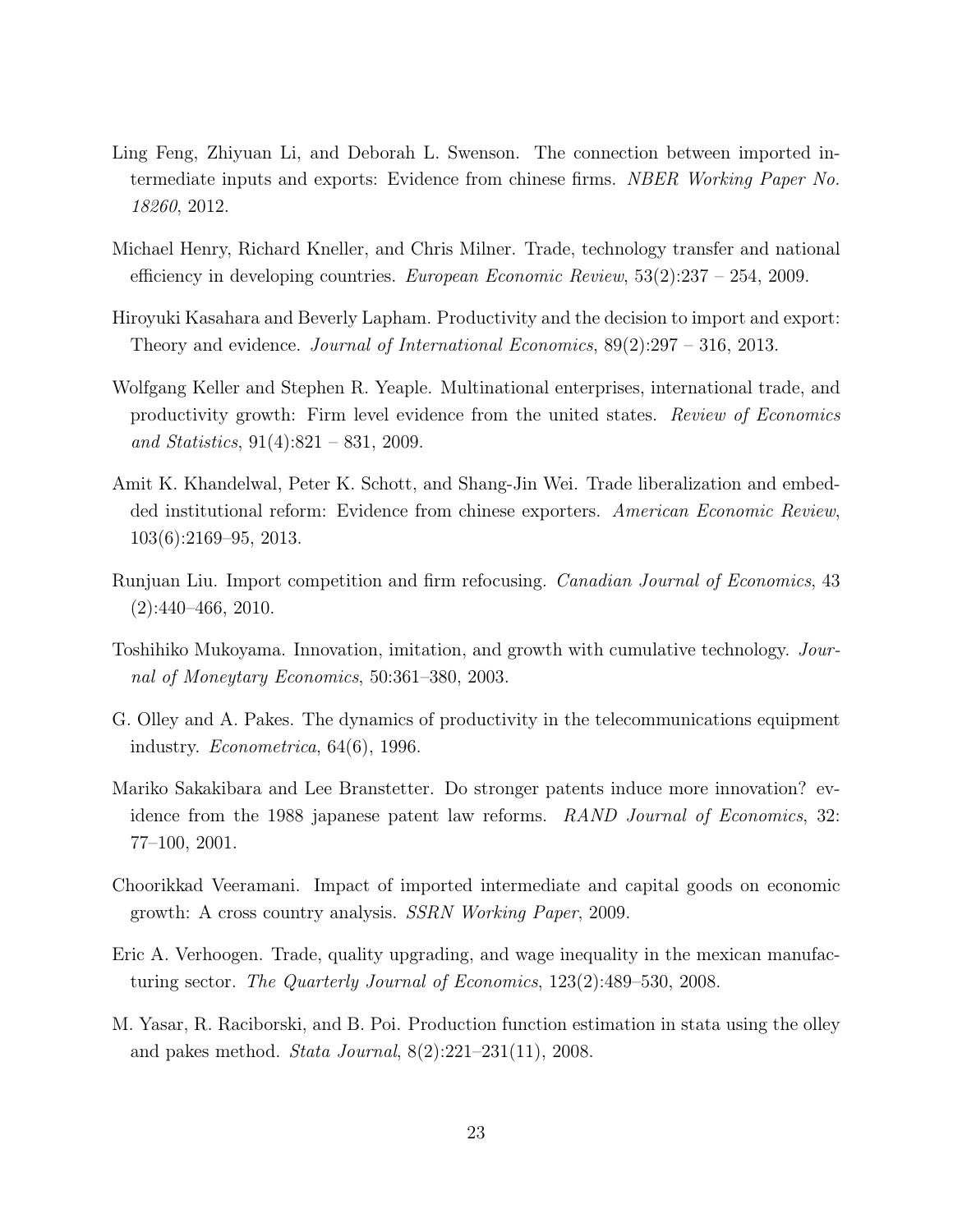# 7 Tables and Figures

| a) POT traders |          |                 |              |                  |  |  |  |  |  |
|----------------|----------|-----------------|--------------|------------------|--|--|--|--|--|
| Panel Id       | HS       | Year            | Export Value | Import Value     |  |  |  |  |  |
| 2000 27328     | 85115090 | 2001            | $\Omega$     | 27615            |  |  |  |  |  |
| 2000 27328     | 85115090 | 2002            | 0            | 1330             |  |  |  |  |  |
| 2000 27328     | 85115090 | 2003            | $\Omega$     | 280              |  |  |  |  |  |
| 2000 27328     | 85115090 | 2004            | 0            | 13670            |  |  |  |  |  |
| 2000 27328     | 85115090 | 2005            | $\theta$     | 31009            |  |  |  |  |  |
| 2000 27328     | 85115090 | 2006            | 151          | 85706            |  |  |  |  |  |
|                |          | (b) R-exporters |              |                  |  |  |  |  |  |
| Panel Id       | HS       | Year            | Export Value | Import Value     |  |  |  |  |  |
| 2000 24897     | 87119000 | 2000            | 286800       | 0                |  |  |  |  |  |
| 2000 24897     | 87119000 | 2001            | 3558         | $\left( \right)$ |  |  |  |  |  |
| 2000 24897     | 87119000 | 2002            | 163607       | $\Omega$         |  |  |  |  |  |
|                |          |                 |              |                  |  |  |  |  |  |
| 2000 24897     | 87119000 | 2004            | 649973       | 738              |  |  |  |  |  |

## Table 1: Examples of different bilateral traders

(a)  $\overline{POT}$  trade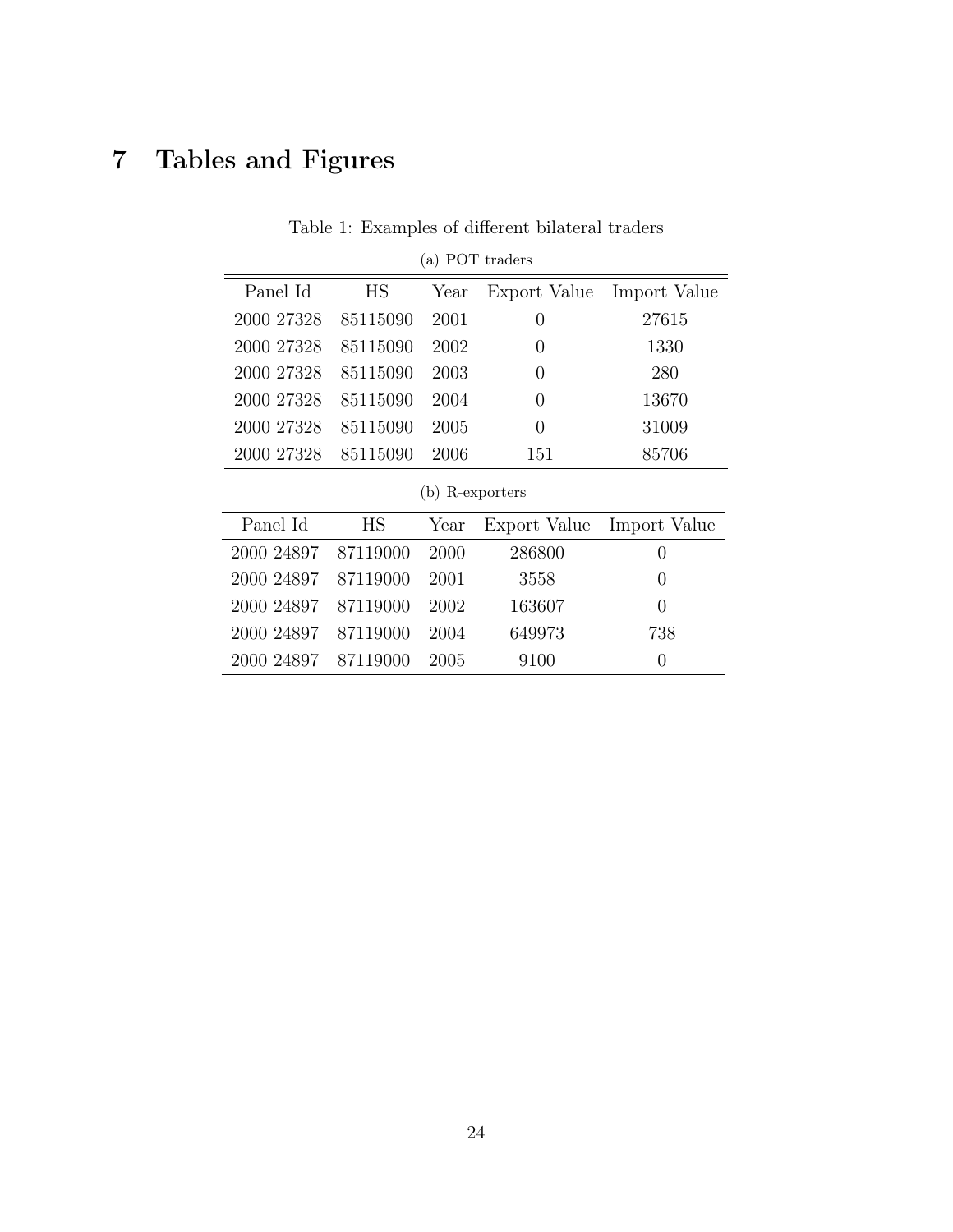Table 2: Firm Types

| Year                | 2000   | 2001 | 2002 | 2003  | 2004 | 2005 | 2006 |
|---------------------|--------|------|------|-------|------|------|------|
| Total Exporter      | 845    | 968  | 1019 | 1137  | 1230 | 1268 | 1325 |
| $R$ -Exporter(IEer) | $\cup$ | 67   | 130  | 171   | 195  | 185  | 190  |
| POT trader(POTer)   | 245    | 237  | 278  | 308   | 337  | 349  | 341  |
| Common Exporter     | 600    | 693  | 673  | 724   | 781  | 812  | 880  |
| Non Exporter        | 6240   | 6117 | 6066 | 65948 | 5855 | 5817 | 5760 |
| Total Firms         | 7085   | 7085 | 7085 | 7085  | 7085 | 7085 | 7085 |

<sup>1</sup> IEer<sub>ijt</sub> = 1 if  $x_{ijt} > 0$ ,  $m_{ijt} > 0$ ,  $m_{ij,s < t} = 0$  and 0 otherwise and s is the period when firm-product pair  $ij$  appears in the dataset for the first time. So there is no r-exporter in 2000, which is the beginning period. A firm can be both r-exporter and POT trader if it engages in these two types of trade in different product categories.

Table 3: Probability of Transition of Trade Status

| $t\backslash t+1$ |           | Non-Exporter Common-Exporter |       | POTer R-Exporter |
|-------------------|-----------|------------------------------|-------|------------------|
| Non-Exporter      | 0.961     | 0.030                        | 0.008 | 0.001            |
| Common-Exporter   | 0.166     | 0.709                        | 0.052 | 0.073            |
| POTer             | 0.111     | 0.168                        | 0.701 | 0.019            |
| R-Exporter        | $0.060\,$ | 0.400                        | 0.040 | 0.500            |

A firm may simultaneously engage in POT in one product category and r-export in another category. In calculating the transition probability, we consider only the firms who engage in one of POT and r-export.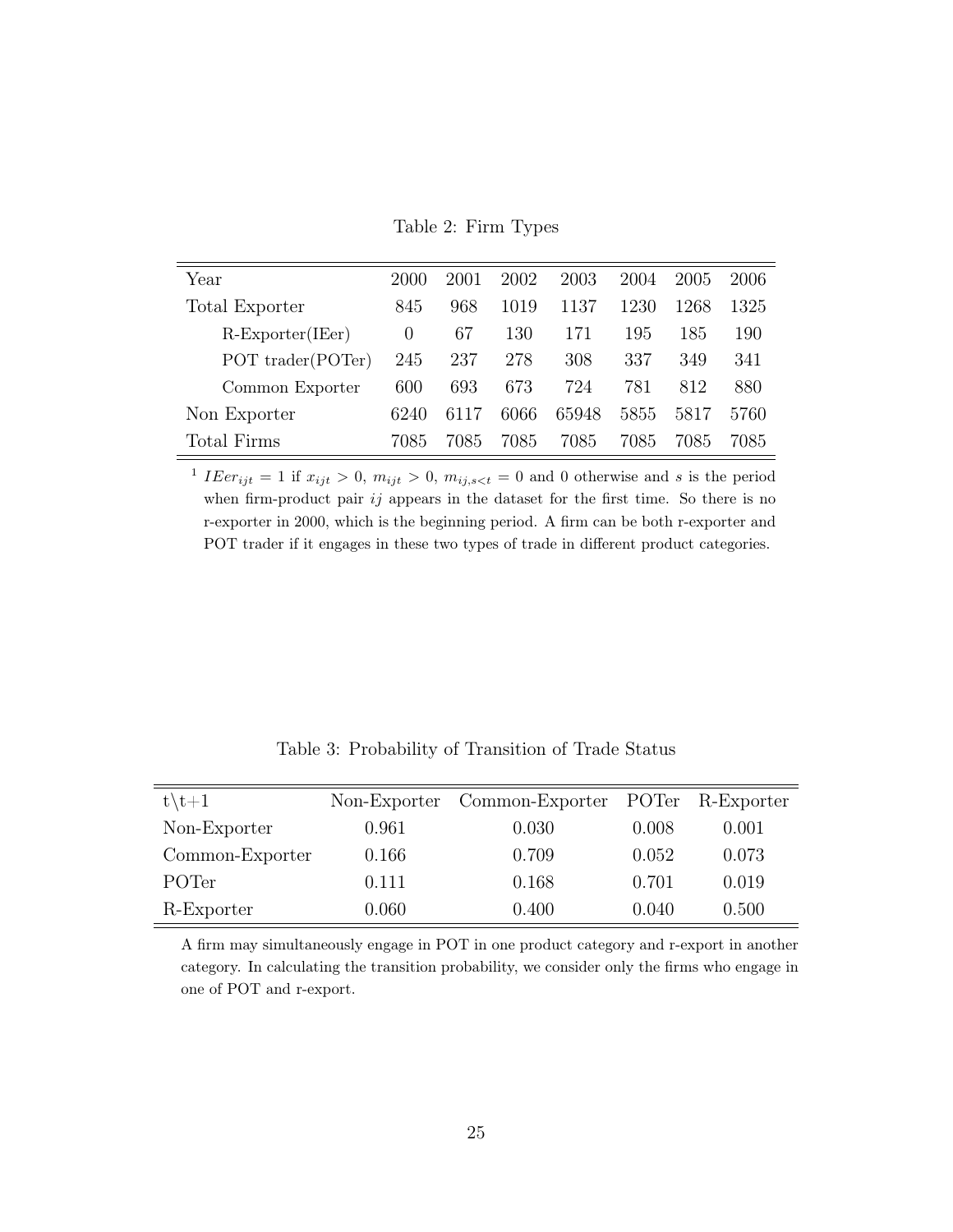Table 4: Firm Characteristics

Statistic: Mean

| Indicators         | <b>Sales</b> | Employment |        | Fixed Assets Productivity 1 | Productivity 2 |
|--------------------|--------------|------------|--------|-----------------------------|----------------|
|                    |              |            |        |                             |                |
| Non-Exporters      | 105800       | 362        | 30639  | 82                          | 0.655          |
| Common Exporters   | 194416       | 608        | 63823  | 83                          | 0.688          |
| R-Exporters        | 254754       | 693        | 70245  | 102                         | 0.727          |
| <b>POT</b> traders | 987622       | 987        | 200817 | 235                         | 0.784          |

<sup>1</sup> Productivity 1: added value per worker. Productivity 2: Total Factor productivity. A firm may simultaneously engage in POT in one product category and r-export in another category. When calculating the mean of the variables, we consider only the firms who engage in one of POT and r-export.

| Export Quantity Ranking 2001 2002 2003 2004 2005 2006 |          |          |      |                                    |                      |  |
|-------------------------------------------------------|----------|----------|------|------------------------------------|----------------------|--|
|                                                       | 0.04     |          |      | $0.06$ $0.08$ $0.09$ $0.08$ $0.08$ |                      |  |
| $\mathcal{L}$                                         | $0.02 -$ |          |      | $0.07$ $0.07$ $0.07$ $0.07$ $0.06$ |                      |  |
| 3                                                     | (1.04)   | $0.03 -$ |      | $0.05$ $0.05$ $0.03$ $0.04$        |                      |  |
|                                                       | 0.02     | 0.03     | 0.03 |                                    | $0.05$ $0.04$ $0.04$ |  |

5 0.02 0.01 0.02 0.04 0.04 0.04 6 0.02 0.07 0.06 0.02 0.04 0.02 7 0.05 0.05 0.02 0.02 0.03 0.02 8 0.00 0.04 0.03 0.04 0.02 0.03 9 0.03 0.04 0.03 0.05 0.03 0.05  $10+$  0.01 0.02 0.02 0.03 0.02 0.03

Table 5: Export Quantity Ranking and R-Export Probability

This table is constructed by using the subsample of firms exporting at least in 10 products categories.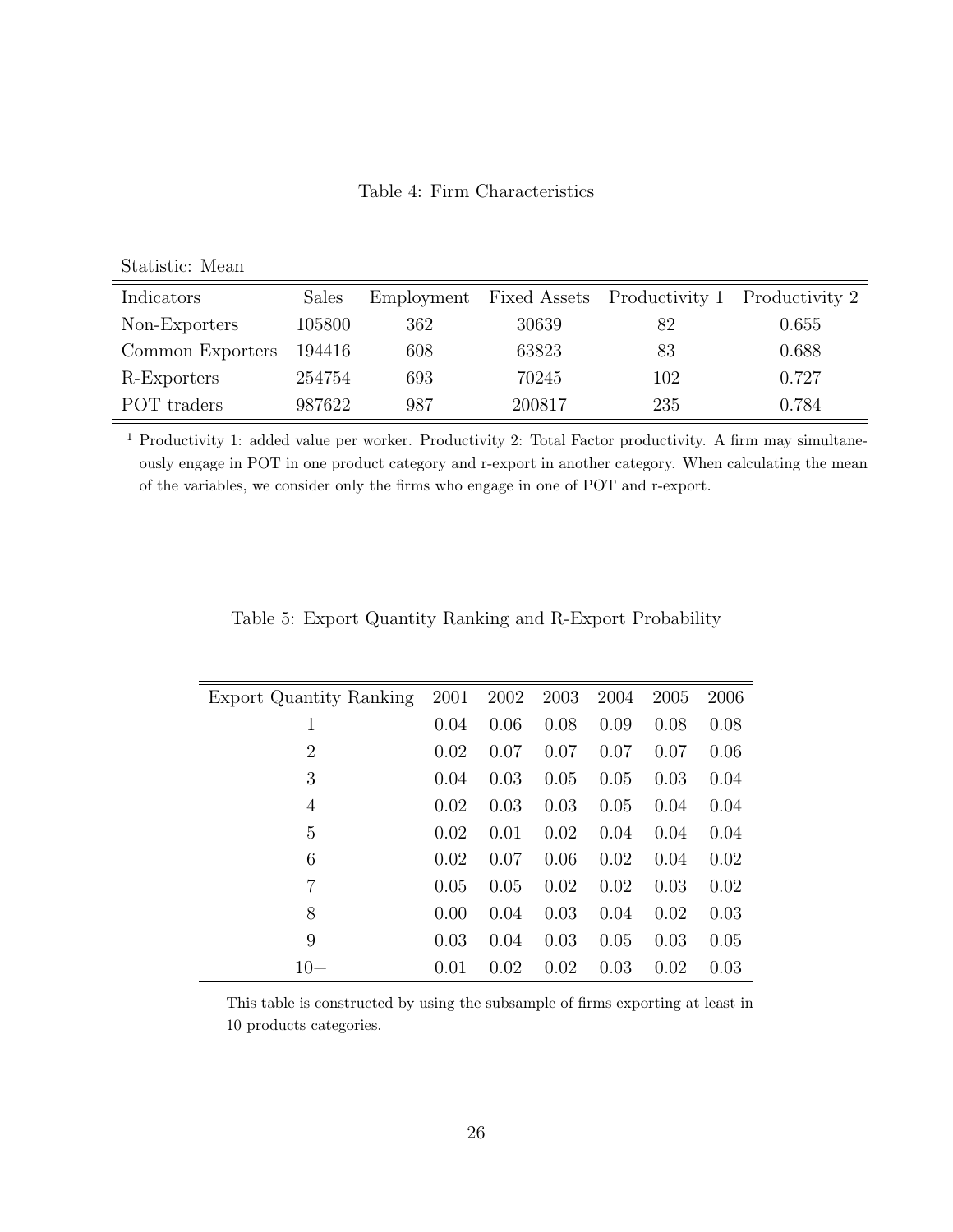| Export Quantity Ranking | 2000 | 2001 | 2002 | 2003 | 2004 | 2005 | 2006 |
|-------------------------|------|------|------|------|------|------|------|
| 1                       | 0.22 | 0.17 | 0.18 | 0.19 | 0.18 | 0.19 | 0.17 |
| 2                       | 0.21 | 0.17 | 0.17 | 0.19 | 0.20 | 0.18 | 0.17 |
| 3                       | 0.16 | 0.16 | 0.20 | 0.17 | 0.20 | 0.21 | 0.17 |
| 4                       | 0.21 | 0.16 | 0.20 | 0.19 | 0.19 | 0.17 | 0.18 |
| 5                       | 0.21 | 0.17 | 0.22 | 0.19 | 0.23 | 0.25 | 0.19 |
| 6                       | 0.19 | 0.17 | 0.18 | 0.22 | 0.22 | 0.24 | 0.23 |
| 7                       | 0.14 | 0.15 | 0.22 | 0.21 | 0.25 | 0.22 | 0.29 |
| 8                       | 0.17 | 0.29 | 0.21 | 0.27 | 0.25 | 0.23 | 0.24 |
| 9                       | 0.18 | 0.24 | 0.29 | 0.30 | 0.20 | 0.30 | 0.21 |
| $10 +$                  | 0.18 | 0.10 | 0.23 | 0.26 | 0.32 | 0.32 | 0.30 |

Table 6: Export Quantity Ranking and POT Probability

This table is constructed by using the subsample of firms exporting at least in 10 products categories.



Figure 2: Source Countries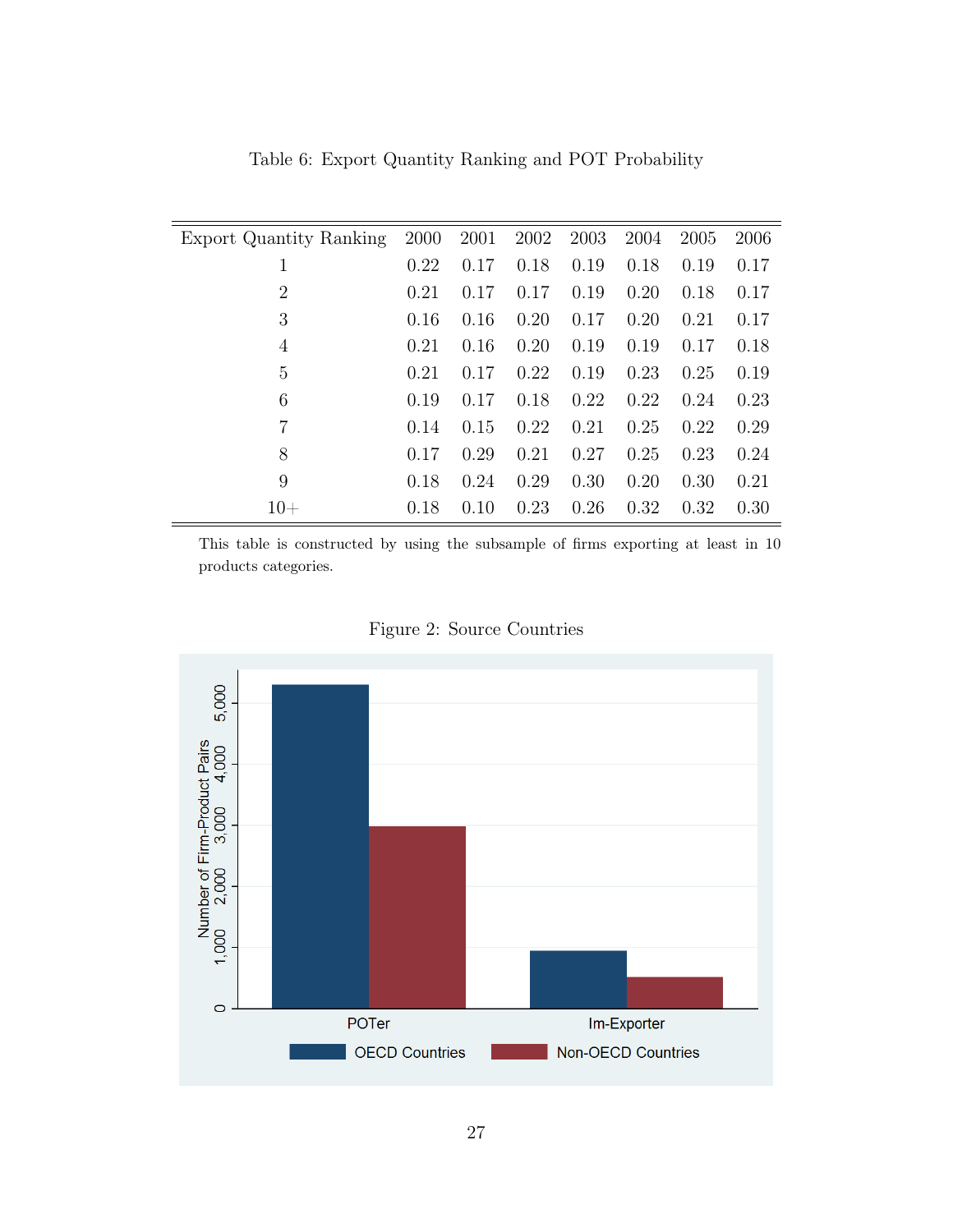

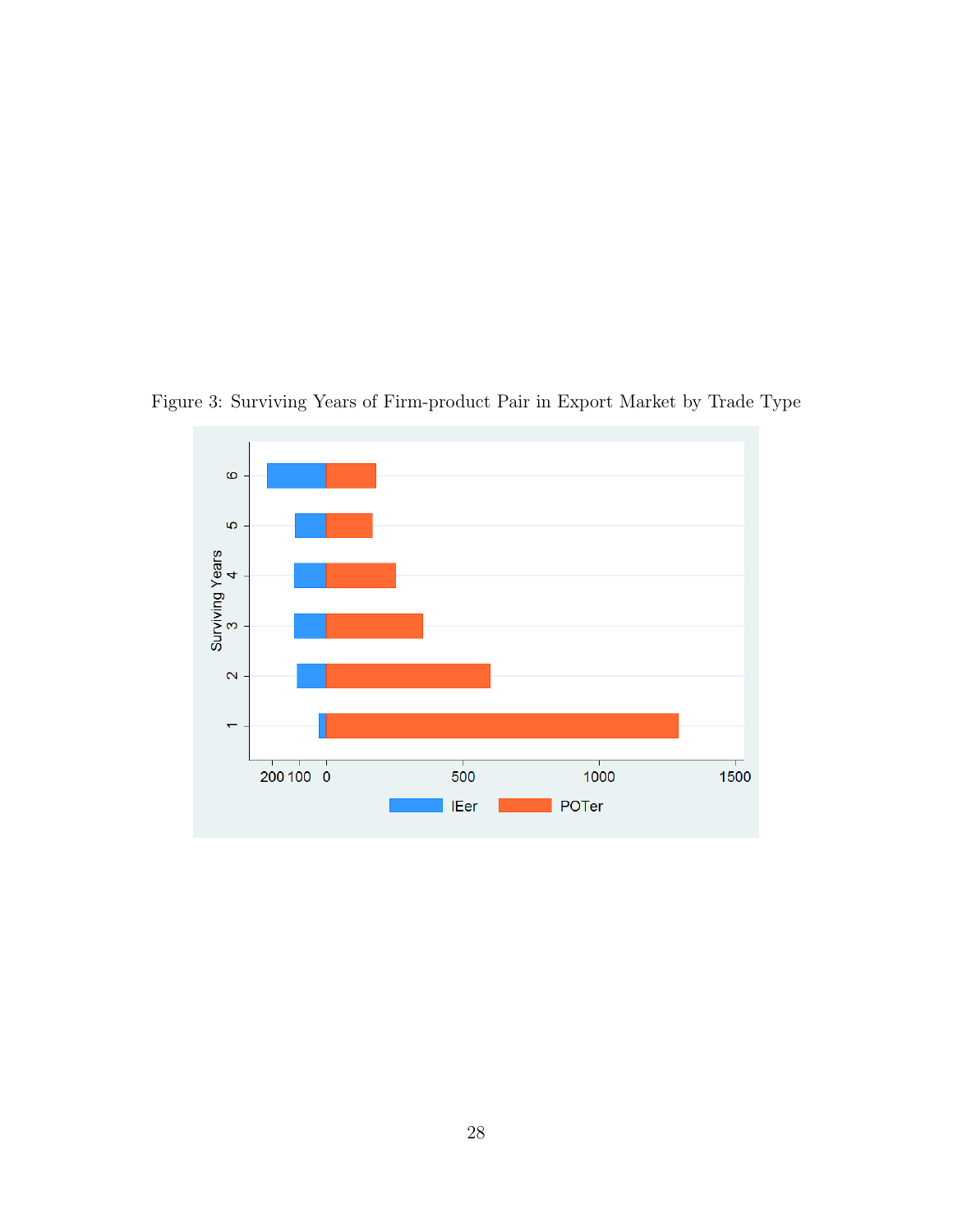|                                                      | (1)           | (2)           | (3)           | (4)           |
|------------------------------------------------------|---------------|---------------|---------------|---------------|
|                                                      |               |               |               |               |
| Variables                                            | $Status_{it}$ | $Status_{it}$ | $Status_{it}$ | $Status_{it}$ |
| $ln \frac{value \ added}{emptyment}$                 | $0.021**$     |               | $0.272***$    |               |
|                                                      | (2.261)       |               | (5.541)       |               |
| TFP                                                  |               | $0.071***$    |               | $0.344***$    |
|                                                      |               | (3.469)       |               | (4.561)       |
| $\left(\ln \frac{value \ added}{emptyment}\right)^2$ |               |               | $-0.033***$   |               |
|                                                      |               |               | $(-5.241)$    |               |
| $TFP^2$                                              |               |               |               | $-0.119***$   |
|                                                      |               |               |               | $(-3.167)$    |
| ln(capital)                                          | $0.087***$    | $0.090***$    | $0.091***$    | $0.090***$    |
|                                                      | (13.323)      | (13.869)      | (13.536)      | (13.925)      |
| Year                                                 | Yes           | Yes           | Yes           | Yes           |
| Lagged Status                                        | Yes           | Yes           | Yes           | Yes           |
| Cutoffs                                              |               |               |               |               |
| $c_0$                                                | $2.714***$    | $2.701***$    | $3.188***$    | $2.812***$    |
|                                                      | (38.614)      | (40.533)      | (27.059)      | (38.572)      |
| c <sub>1</sub>                                       | $5.024***$    | $5.006***$    | $5.502***$    | $5.120***$    |
|                                                      | (62.776)      | (65.433)      | (43.513)      | (62.624)      |
| N                                                    | 38943         | 39670         | 38943         | 39670         |
| pseudo $R^2$                                         | 0.498         | 0.498         | 0.499         | 0.499         |

Table 7: Firm Self Sorting Pattern

 $t$  statistics in parentheses. Significance level: \*  $p < 0.1,$  \*\*  $p < 0.05,$ \*\*\* $p < 0.01, \textit{Status} = 0$  for non-exporters, 1 for common exporters, 2 for r-exporters.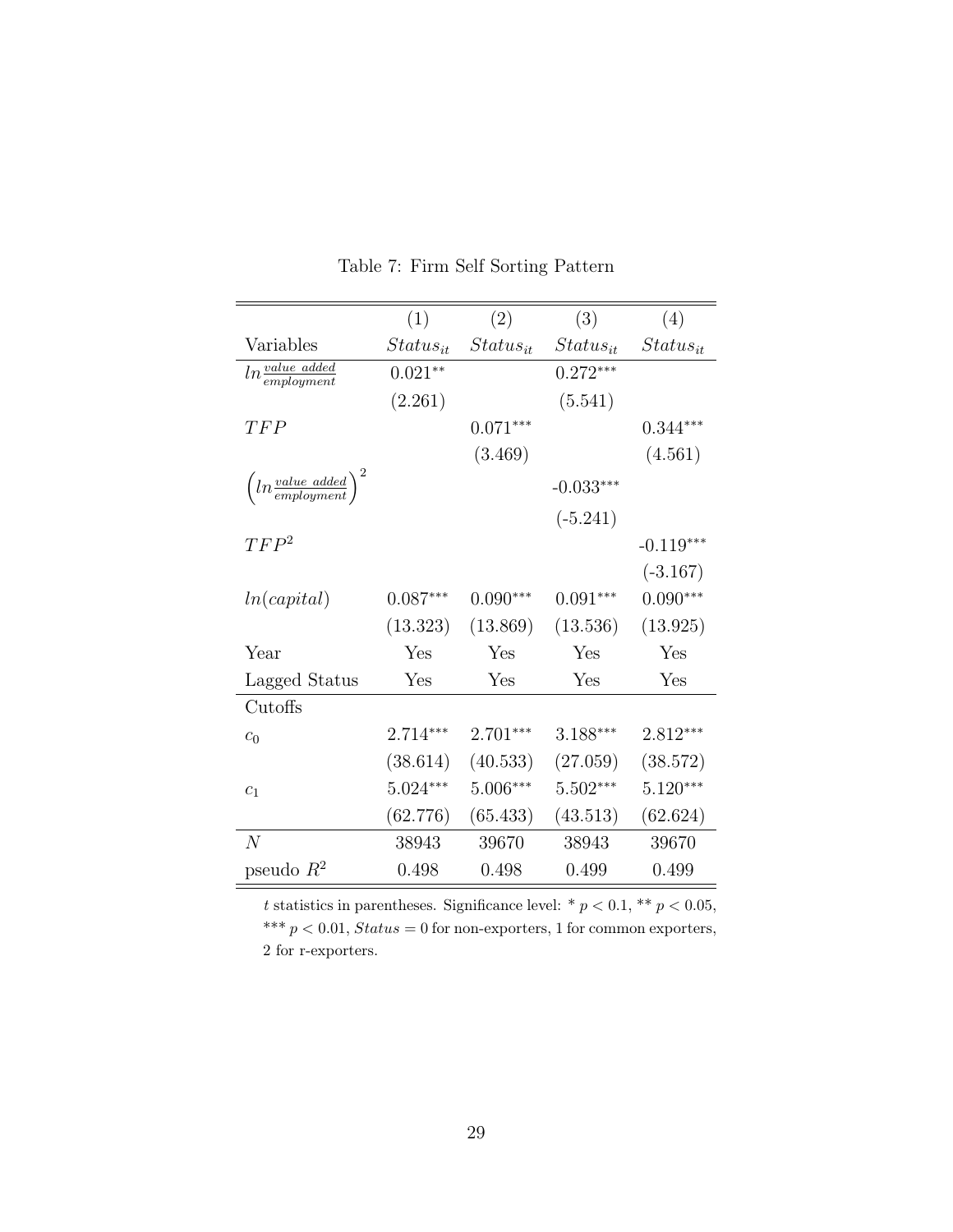|                                                      | (1)           | (2)           | (3)           | (4)           |
|------------------------------------------------------|---------------|---------------|---------------|---------------|
| Variables                                            | $Status_{it}$ | $Status_{it}$ | $Status_{it}$ | $Status_{it}$ |
| $ln \frac{value \text{ added}}{emptyment}$           | $0.184***$    |               | $0.171***$    |               |
|                                                      | (5.395)       |               | (4.721)       |               |
| $\left(\ln \frac{value\; added}{emptyment}\right)^2$ | $-0.014***$   |               | $-0.012***$   |               |
|                                                      | $(-3.458)$    |               | $(-2.768)$    |               |
| TFP                                                  |               | $0.380***$    |               | $0.381***$    |
|                                                      |               | (6.065)       |               | (5.856)       |
| $TFP^2$                                              |               | $-0.080***$   |               | $-0.080***$   |
|                                                      |               | $(-2.990)$    |               | $(-2.878)$    |
| ln(capital)                                          | $0.118***$    | $0.126***$    | $0.115***$    | $0.124***$    |
|                                                      | (19.713)      | (21.627)      | (17.713)      | (19.400)      |
| Year                                                 | Yes           | Yes           | Yes           | Yes           |
| Lagged Status                                        | Yes           | Yes           | Yes           | Yes           |
| Cutoffs                                              |               |               |               |               |
| $c_0$                                                | 3.237***      | $3.031***$    | $3.171***$    | $2.990***$    |
|                                                      | (35.118)      | (46.233)      | (32.573)      | (42.353)      |
| c <sub>1</sub>                                       | $4.549***$    | $4.340***$    | $4.443***$    | $4.260***$    |
|                                                      | (47.497)      | (62.306)      | (44.038)      | (57.160)      |
| $c_2$                                                | $5.371***$    | $5.159***$    | $5.572***$    | $5.382***$    |
|                                                      | (52.606)      | (66.169)      | (49.941)      | (61.711)      |
| N                                                    | 41198         | 41960         | 41198         | 41960         |
| pseudo $R^2$                                         | 0.433         | 0.433         | 0.415         | 0.415         |

Table 8: Firm Self Sorting Pattern: Continued

t statistics in parentheses. Significance level: \*  $p < 0.1$ , \*\*  $p < 0.05$ , \*\*\*  $p < 0.01$ ,  $Status = 0$  for non-exporters, 1 for common exporters, 2 for POT traders, 3 for r-exporters. If a firm simultaneously engages in POT and r-export, we treat it as an r-exporter in the first two columns and as POT trader in the last two columns.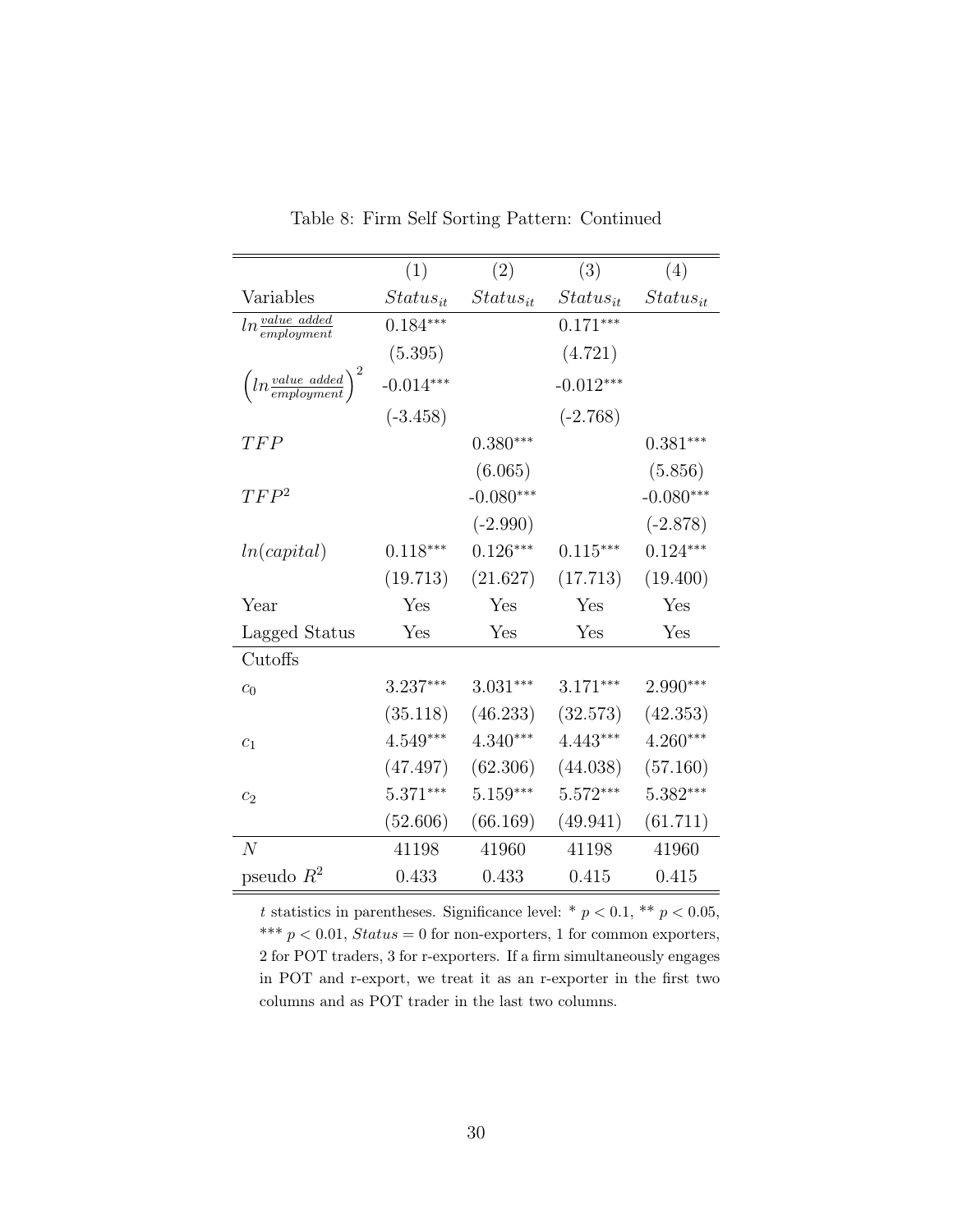|                                       | (1)         | (2)         | (3)         |
|---------------------------------------|-------------|-------------|-------------|
|                                       | $TFP_{it}$  | $TFP_{it}$  | $TFP_{it}$  |
| $IEer_{it}$                           | $0.054***$  | $-0.008$    | $-0.016$    |
|                                       | (4.291)     | $(-0.457)$  | $(-0.759)$  |
| $POTer_{it}$                          | $0.098***$  | $-0.016$    | $-0.011$    |
|                                       | (8.160)     | $(-0.981)$  | $(-0.715)$  |
| $common \, \, \textit{exporter}_{it}$ | $0.016**$   | $-0.010$    | $-0.010$    |
|                                       | (2.347)     | $(-1.003)$  | $(-1.072)$  |
| $Capital_{it}$                        | $-0.008***$ | $-0.024***$ | $-0.024***$ |
|                                       | $(-4.207)$  | $(-6.656)$  | $(-6.659)$  |
| Year Dummy                            | Yes         | Yes         | Yes         |
| Firm-Fixed Effects                    | $\rm No$    | Yes         | Yes         |
| N                                     | 41960       | 41960       | 41960       |
| $R^2$                                 | 0.027       | 0.037       | 0.037       |

Table 9: Productivity Sorting

t statistics in parentheses. Significance level: \*  $p < 0.1$ , \*\*  $p \, < \, 0.05,$  \*\*\*  $p \, < \, 0.01.$  IEe $r_{it} = 1$  if firm i engage in r-export in any category;  $POTer_{it} = 1$  if firm i engages in POT in any category. *common exporter*<sub>it</sub> = 1 if firm i doesn't import any products in the category where it export a good. The reference group is non-exporters. IF a firm simultaneously engages in POT and r-export, we treat it as r-exporter in the first two columns and as POT trader in the last column.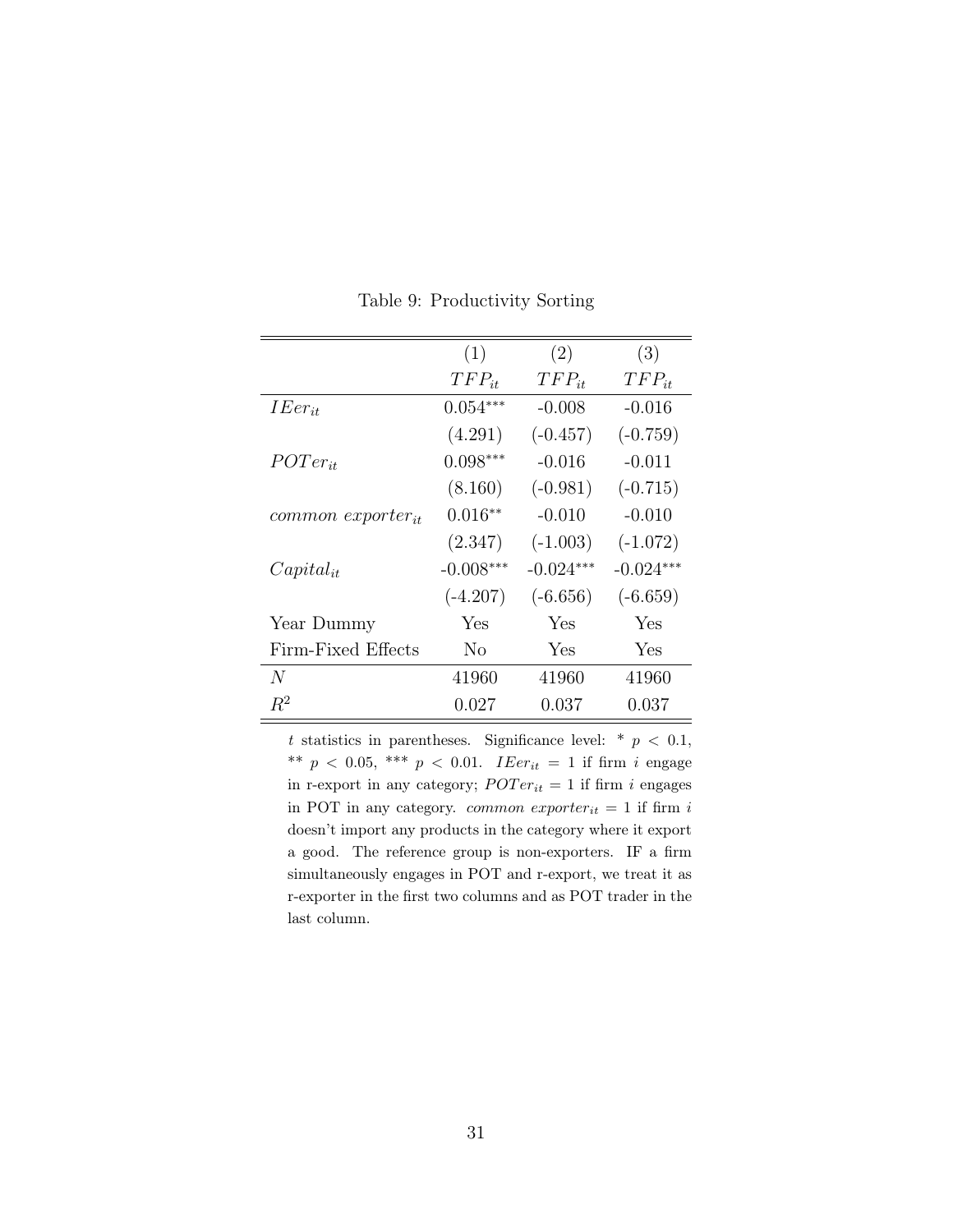|                                           | (1)          | (2)          | (3)          | (4)          |
|-------------------------------------------|--------------|--------------|--------------|--------------|
|                                           | $IEer_{ijt}$ | $IEer_{ijt}$ | $IEer_{ijt}$ | $IEer_{ijt}$ |
| $Expertise_{ijt}$                         | $0.064***$   | $0.062***$   | $0.133***$   | $0.061***$   |
|                                           | (4.694)      | (4.550)      | (5.749)      | (2.729)      |
| $Tariff_{it}$                             | $-0.029**$   | $-0.029**$   | $-0.019$     | 0.012        |
|                                           | $(-2.435)$   | $(-2.478)$   | $(-0.833)$   | (0.440)      |
| $ln(sales_{it})$                          |              | 0.017        | 0.082        | 0.003        |
|                                           |              | (0.468)      | (1.202)      | (0.022)      |
| $ln(wage_{it})$                           |              | 0.086        | $-0.057$     | 0.190        |
|                                           |              | (0.925)      | $(-0.354)$   | (1.203)      |
| $ln(\frac{capital_{it}}{emplouees_{it}})$ |              | 0.389        | 0.408        | $-0.899*$    |
|                                           |              | (1.604)      | (0.785)      | $(-1.892)$   |
| $ln(age_{it})$                            |              | $-0.087$     | $-0.057$     | 0.003        |
|                                           |              | $(-0.945)$   | $(-0.331)$   | (0.019)      |
| $ln(import_{jpt})$                        |              |              |              | $0.258***$   |
|                                           |              |              |              | (6.868)      |
| Year Dummy                                | Yes          | Yes          | Yes          | Yes          |
| HS4 Dummy                                 | Yes          | Yes          | Yes          | Yes          |
| N                                         | 23493        | 23390        | 7228         | 2973         |
| pseudo $R^2$                              | 0.046        | 0.048        | 0.068        | 0.270        |

Table 10: Firm-Product Expertise, Import Tariff, and Product Import

z statistics in parentheses. Significance level: \*  $p < 0.1$ , \*\*  $p < 0.05$ , \*\*\*  $p < 0.01$ . Standard errors are clustered by firm. Only firms that export at least 10 products are used in the estimation in column (3). Column (4) uses fixed-effect logit model and others use logit model.  $import_{jpt}$ : Import value of category j in province p in year t.  $I{Eer}_{ijt} = 1$  if  $x_{ijt} > 0$ ,  $m_{ijt} > 0$ , and  $m_{ijs} = 0$ , here s is the period when firm-product pair  $ij$  appears in the dataset for the first time.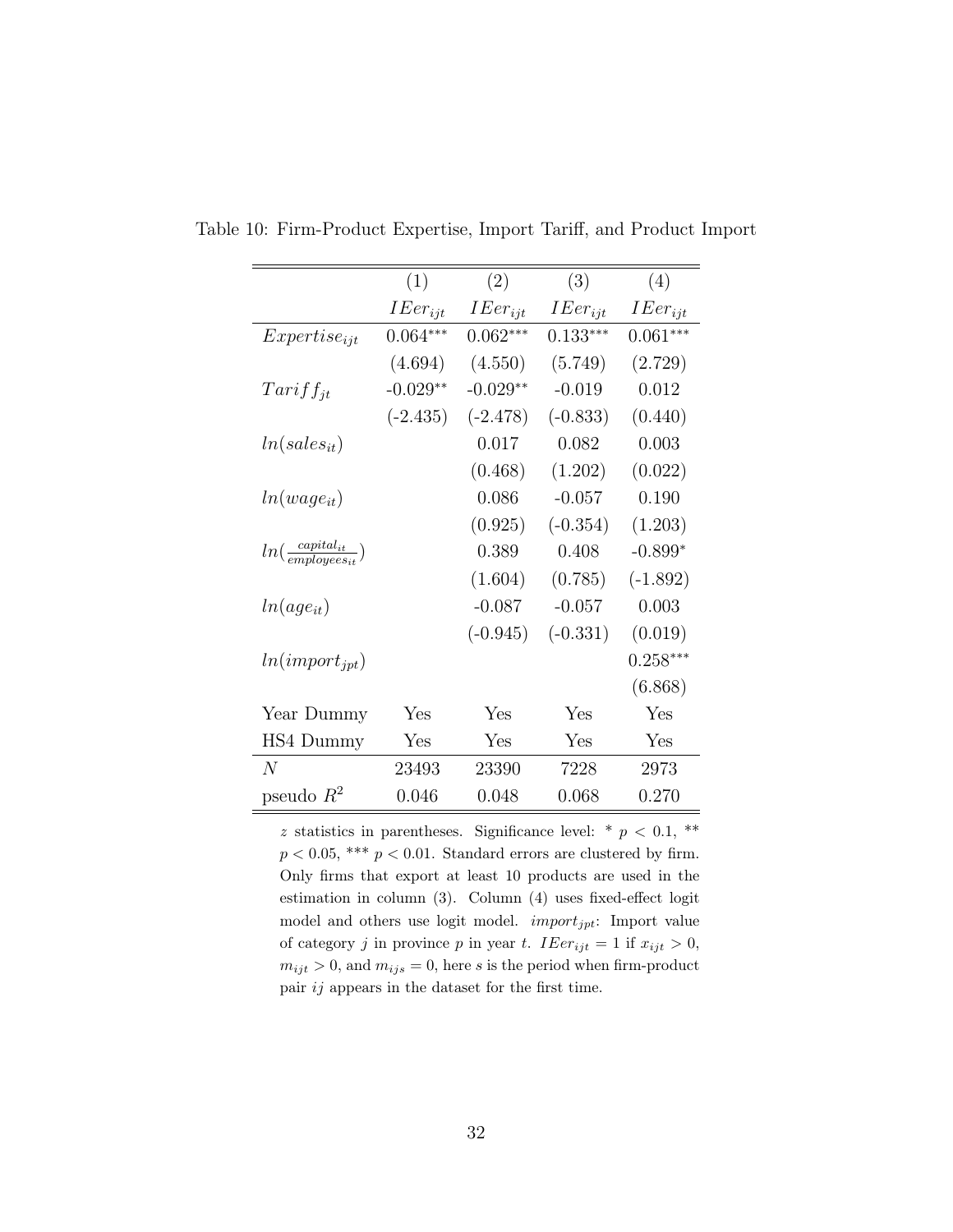|                                         | (1)         | (2)           | (3)         | (4)           |
|-----------------------------------------|-------------|---------------|-------------|---------------|
|                                         | $p_{ijdt}$  | $ln(n_{ijt})$ | $p_{ijdt}$  | $ln(n_{ijt})$ |
| $IEer_{ijt}$                            | $-0.019***$ | $0.155***$    | $-0.014*$   | $0.127***$    |
|                                         | $(-2.758)$  | (6.600)       | $(-1.730)$  | (5.807)       |
| $POTer_{ijt}$                           | 0.007       | $0.069***$    | 0.021       | 0.021         |
|                                         | (0.521)     | (2.608)       | (1.591)     | (0.787)       |
| $Expertise_{ijt}$                       |             |               | $-0.012***$ | $0.067***$    |
|                                         |             |               | $(-11.252)$ | (19.508)      |
| $ln(sales_{it})$                        |             |               | $-0.049***$ | $0.138***$    |
|                                         |             |               | $(-6.066)$  | (6.469)       |
| $ln(wage_{it})$                         |             |               | $0.011*$    | $-0.003$      |
|                                         |             |               | (1.894)     | $(-0.199)$    |
| $ln(\frac{capital_{it}}{emplanes_{u}})$ |             |               | $0.030*$    | 0.001         |
|                                         |             |               | (1.647)     | (0.022)       |
| $ln(age_{it})$                          |             |               | 0.013       | 0.016         |
|                                         |             |               | (1.383)     | (0.603)       |
| Year                                    | Yes         | Yes           | Yes         | Yes           |
| N                                       | 95729       | 29425         | 92023       | 27589         |
| $R^2$ within                            | 0.093       | 0.065         | 0.122       | 0.175         |

Table 11: Export Performance and Product Import

<sup>1</sup> t statistics in parentheses. Significance level: \*  $p < 0.1$ , \*\*  $p <$ 0.05, \*\*\*  $p < 0.01$ . All columns use fixed-effect model.

<sup>2</sup> IEe $r_{ijt} = 1$  if  $x_{ijt} > 0$ ,  $m_{ijt} > 0$ ,  $m_{ij, s < t} = 0$  and 0 otherwise;  $POTer_{ijt} = 1$  if  $x_{ijt} > 0$ ,  $m_{ijt} > 0$ ,  $m_{ijs} > 0$  and 0 otherwise. Here  $s$  is the period when firm-product pair  $ij$  appears in the dataset for the first time.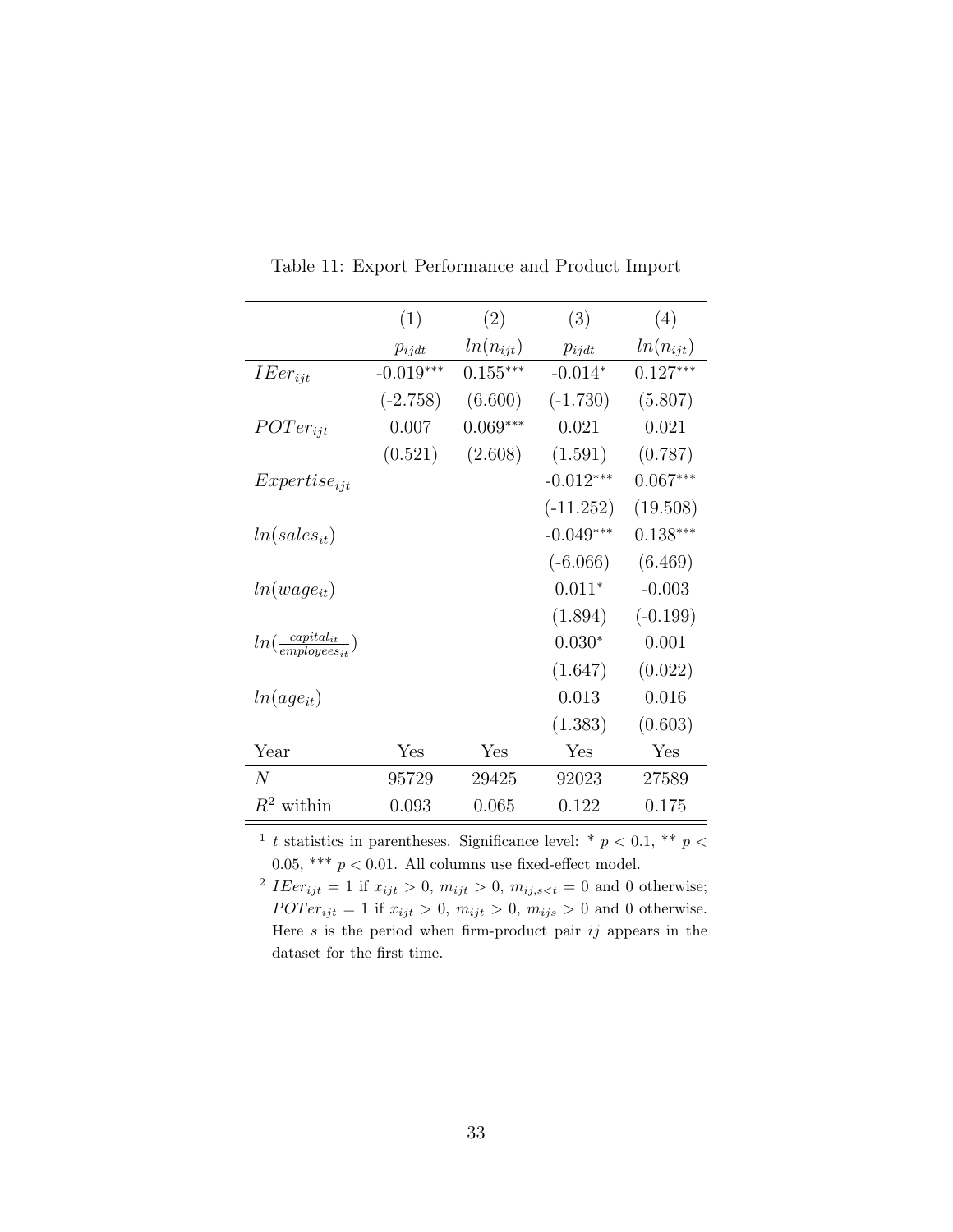|                                                       | (1)            | (2)           | (3)        | (4)           | (5)        | (6)           |
|-------------------------------------------------------|----------------|---------------|------------|---------------|------------|---------------|
|                                                       | $p_{ijdt}$     | $ln(n_{ijt})$ | $p_{ijdt}$ | $ln(n_{ijt})$ | $p_{ijdt}$ | $ln(n_{ijt})$ |
| $I\mathit{Eer}_{iit}$ , importing from OECD Countries | $-0.021***$    | $0.134***$    | $-0.019**$ | $0.118***$    | $-0.018**$ | $0.118***$    |
|                                                       | $(-3.000)$     | (4.907)       | $(-2.519)$ | (4.657)       | $(-2.278)$ | (4.644)       |
| $IEer_{iit}$ , importing from Non-OECD Countries      | $-0.010$       | $0.122***$    | $-0.004$   | $0.088***$    | $-0.004$   | $0.088***$    |
|                                                       | $(-1.025)$     | (3.969)       | $(-0.370)$ | (2.894)       | $(-0.340)$ | (2.887)       |
| $POTer_{iit}$ , importing from OECD Countries         | 0.006          | $0.060**$     | $0.019*$   | 0.026         | $0.019*$   | 0.026         |
|                                                       | (0.494)        | (2.170)       | (1.719)    | (0.921)       | (1.778)    | (0.907)       |
| $POTer_{iit}$ , importing from Non-OECD Countries     | $-0.019**$     | $0.096***$    | $-0.011$   | $0.061**$     | $-0.011$   | $0.061**$     |
|                                                       | $(-1.994)$     | (3.768)       | $(-1.091)$ | (2.356)       | $(-1.015)$ | (2.348)       |
| $ln(import_{jpt})$                                    |                |               |            |               | $-0.002*$  | 0.001         |
|                                                       |                |               |            |               | $(-1.935)$ | (0.392)       |
| Controls                                              | N <sub>o</sub> | $\rm No$      | Yes        | Yes           | Yes        | Yes           |
| $\overline{N}$                                        | 95729          | 29425         | 92008      | 27576         | 92008      | 27576         |
| $R^2$ within                                          | 0.093          | 0.066         | 0.123      | 0.176         | 0.123      | 0.176         |

Table 12: Export Performance and Product Import, By Source Country

<sup>1</sup> t statistics in parentheses. Significance level: \*  $p < 0.1$ , \*\*  $p < 0.05$ , \*\*\*  $p < 0.01$ . Standard errors are clustered by firm. All use fixed-effects estimation. Control variables include Firm sales, average wage, capital intensity, firm age, firm-product expertiseand year-fixed effects.

<sup>2</sup> IEer<sub>ijt</sub> = 1 if  $x_{ijt} > 0$ ,  $m_{ijt} > 0$ ,  $m_{ijs} = 0$  and 0 otherwise;  $POTer_{ijt} = 1$  if  $x_{ijt} > 0$ ,  $m_{ijt} > 0$ ,  $m_{ijs} > 0$  and 0 otherwise. Here  $s$  is the period when firm-product pair  $ij$  appears in the dataset for the first time.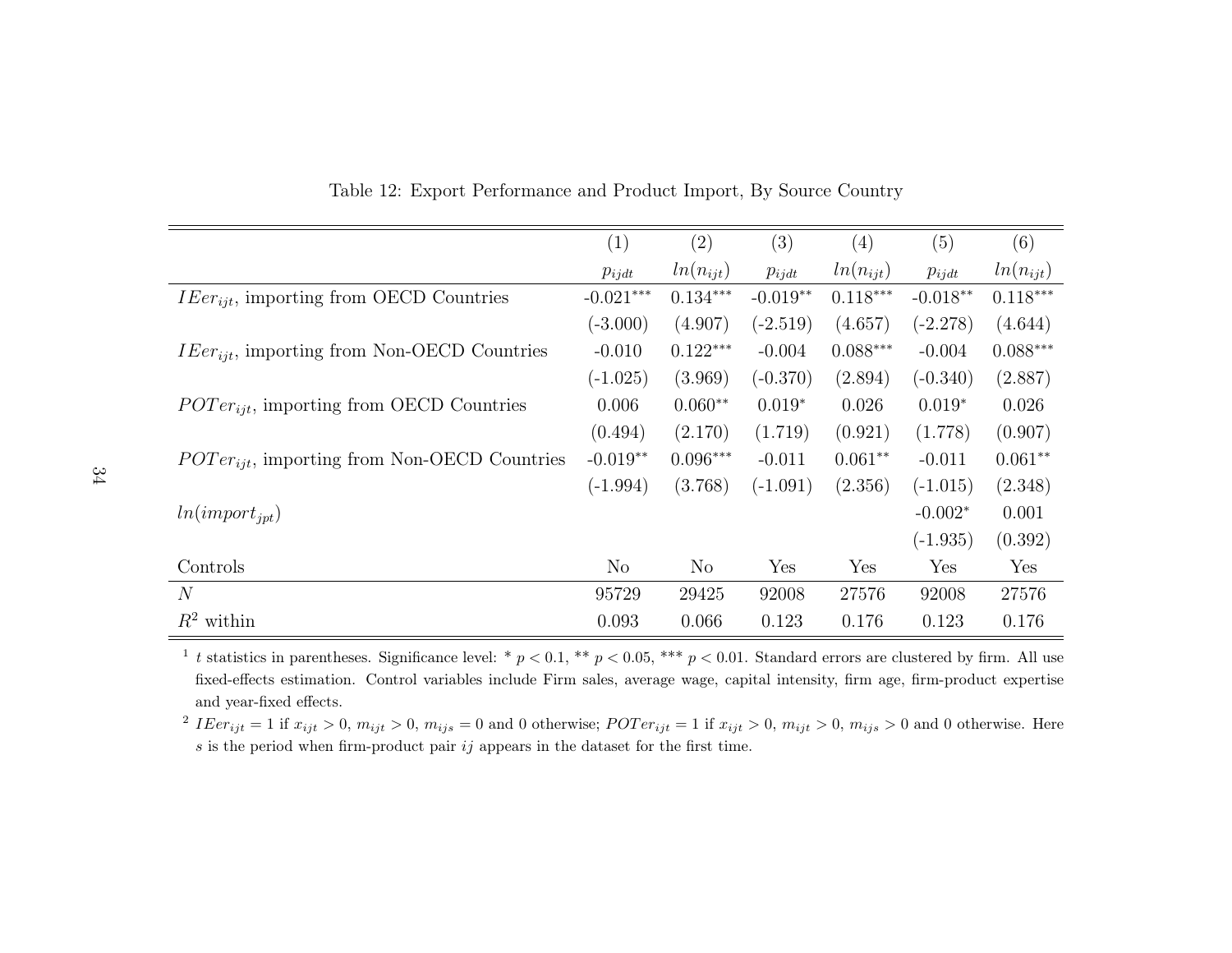|                                                   | (1)        | (2)        | (3)        | (4)           | (5)           | (6)           |
|---------------------------------------------------|------------|------------|------------|---------------|---------------|---------------|
|                                                   | $p_{ijdt}$ | $p_{ijdt}$ | $p_{ijdt}$ | $ln(n_{ijt})$ | $ln(n_{ijt})$ | $ln(n_{ijt})$ |
| $IEer_{ijt}$ , importing from OECD Countries      | $-0.018**$ | $-0.019**$ | $-0.019**$ | $0.117***$    | $0.120***$    | $0.118***$    |
|                                                   | $(-2.387)$ | $(-2.443)$ | $(-2.520)$ | (4.547)       | (4.718)       | (4.655)       |
| $IEer_{iit}$ , importing from Non-OECD Countries  | $-0.003$   | $-0.004$   | $-0.004$   | $0.086***$    | $0.090***$    | $0.088***$    |
|                                                   | $(-0.262)$ | $(-0.376)$ | $(-0.372)$ | (2.841)       | (2.933)       | (2.896)       |
| $POTer_{iit}$ , importing from OECD Countries     | $0.020*$   | $0.019*$   | $0.019*$   | 0.025         | 0.028         | 0.027         |
|                                                   | (1.873)    | (1.746)    | (1.736)    | (0.864)       | (0.968)       | (0.947)       |
| $POTer_{ijt}$ , importing from Non-OECD Countries | $-0.011$   | $-0.011$   | $-0.011$   | $0.061**$     | $0.062**$     | $0.061**$     |
|                                                   | $(-1.043)$ | $(-1.093)$ | $(-1.092)$ | (2.328)       | (2.395)       | (2.357)       |
| $ln(imported input value_{it})$                   | $-0.001$   |            |            | 0.002         |               |               |
|                                                   | $(-0.697)$ |            |            | (0.484)       |               |               |
| $ln(imported input variety_{it})$                 |            | $-0.000$   |            |               | $-0.004$      |               |
|                                                   |            | $(-0.002)$ |            |               | $(-0.421)$    |               |
| $ln(imported input share_{it})$                   |            |            | $0.000***$ |               |               | $0.000***$    |
|                                                   |            |            | (7.442)    |               |               | (4.272)       |
| N                                                 | 92023      | 92023      | 92005      | 27589         | 27589         | 27580         |
| $R^2$ within                                      | 0.123      | 0.123      | 0.123      | 0.176         | 0.176         | 0.175         |

Table 13: Input import and Export Performance

<sup>1</sup> t statistics in parentheses, \* p < 0.1, \*\* p < 0.05, \*\*\* p < 0.01. *imported input share*<sub>it</sub>:  $\frac{Import_{i}^{Input~value_{it}}}{Total~Input_{it}}$ . All use fixed-effects estimation. Firm sales, average wage, capital intensity, firm age, firm-product expertise and year-fixed effects are controlled.<sup>2</sup> IEer<sub>ijt</sub> = 1 if  $x_{ijt} > 0$ ,  $m_{ijt} > 0$ ,  $m_{ijs} = 0$  and 0 otherwise;  $POTer_{ijt} = 1$  if  $x_{ijt} > 0$ ,  $m_{ijt} > 0$ ,  $m_{ijs} > 0$  and 0 otherwise. Here  $s$  is the period when firm-product pair  $ij$  appears in the dataset for the first time.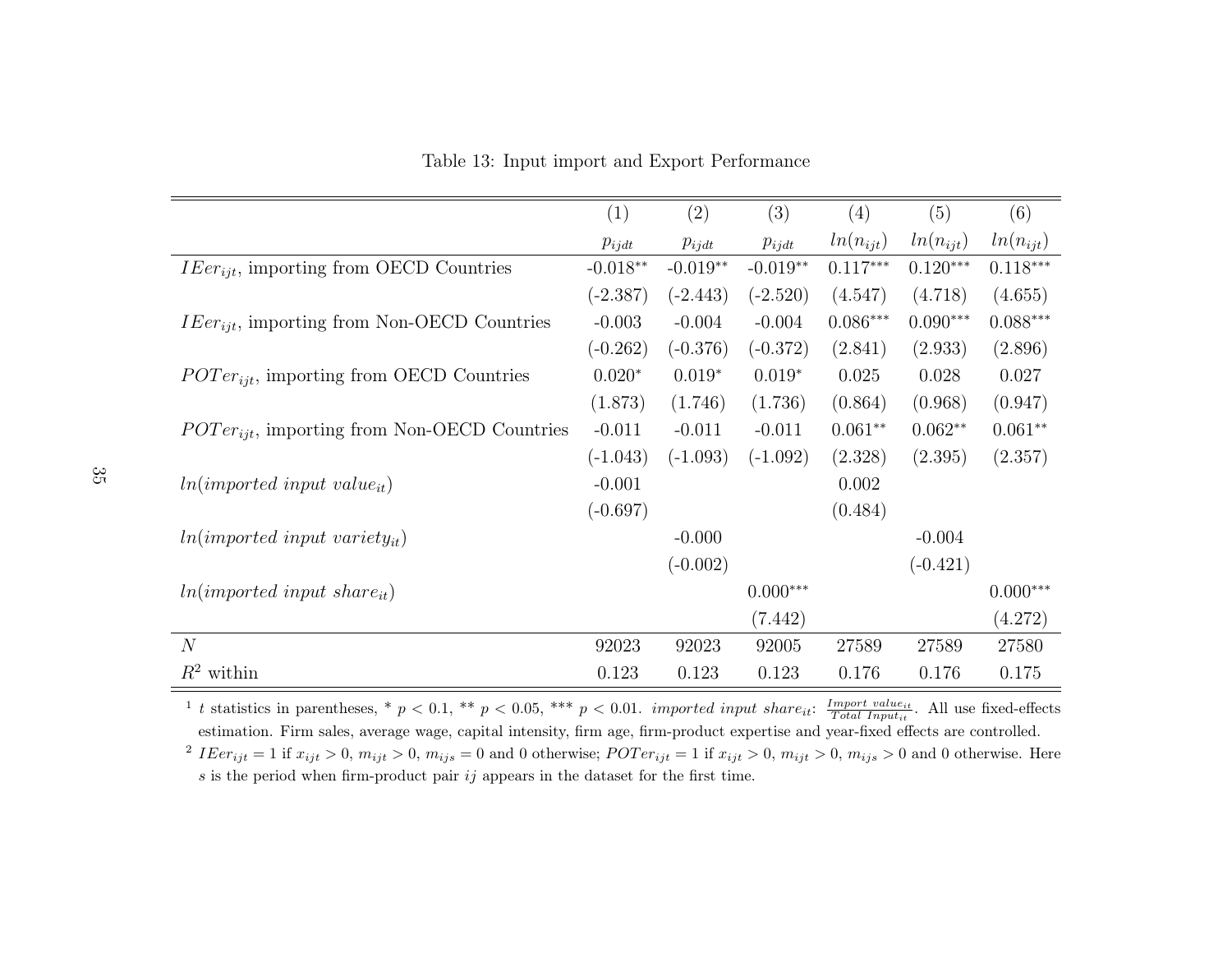|                                                     | (1)        | (2)           |
|-----------------------------------------------------|------------|---------------|
|                                                     | $p_{ijdt}$ | $ln(n_{ijt})$ |
| $I\mathit{Eer}_{it}$ Import from OECD Countries     | $-0.009$   | $-0.022$      |
|                                                     | $(-0.920)$ | $(-0.832)$    |
| $I\mathit{Eer}_{it}$ Import from Non-OECD Countries | $-0.004$   | $-0.022$      |
|                                                     | $(-0.391)$ | $(-0.794)$    |
| $POTer_{it}$ Import from OECD Countries             | 0.013      | $-0.041$      |
|                                                     | (1.474)    | $(-1.382)$    |
| $POTer_{it}$ Import from Non-OECD Countries         | 0.006      | $-0.000$      |
|                                                     | (0.570)    | $(-0.004)$    |
| $\overline{N}$                                      | 68758      | 21208         |
| within<br>$R^2$                                     | 0.144      | 0.167         |

Table 14: Export Performance and Product Import: Spillover Effects

<sup>1</sup> t statistics in parentheses, \*  $p < 0.1$ , \*\*  $p < 0.05$ , \*\*\*  $p < 0.01$ . All use fixed-effects estimation. Firm sales, average wage, capital intensity, firm age, firm-product expertise and year-fixed effects are controlled.

<sup>2</sup> Observation restriction:  $x_{ijt} > 0$ ,  $m_{jit} = 0$ .

<sup>3</sup>  $IEx_i = 1$  if firm i engages in im-export in any product;  $POTer_{it} = 1$  if firm i engages in POT in any product.